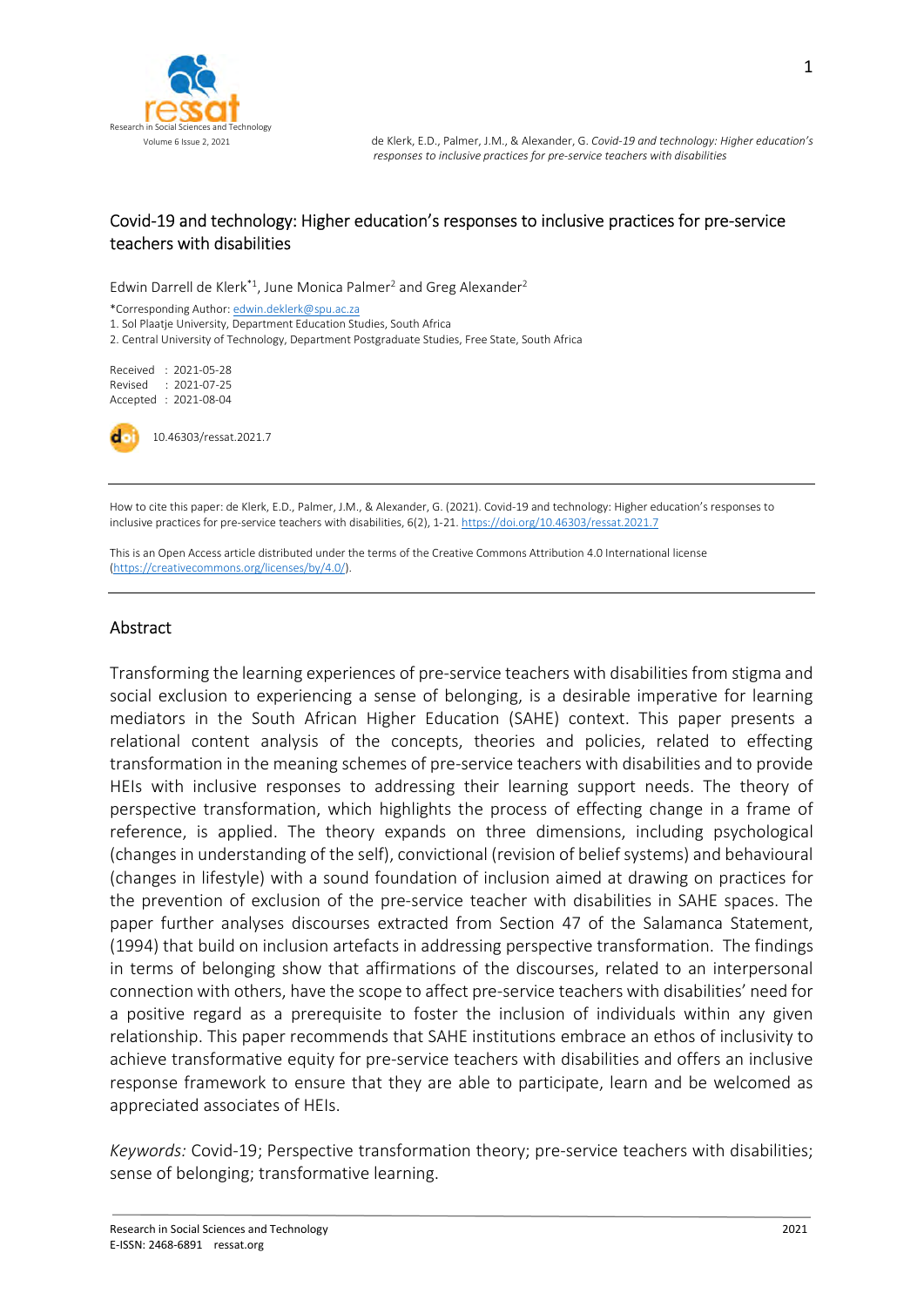

# Introduction

As the COVID-19 pandemic remains to spread internationally, millions of students in HEIs are still affected by sudden shifts away from classroom practices to more innovative and inclusive online teaching and learning strategies in many parts of the world (El Said, 2021). Ongoing education, remote and online learning have become a remedy for this unparalleled worldwide epidemic, notwithstanding the encounters posed to both lecturers and students in HEIs. Significantly, changing from customary direct learning to online learning is an entirely new experience for both lecturers and students, to which they had to adjust to speedily (Kalimullina et al., 2021; Pokhrel & Chhetri, 2021). Nevertheless, the present landscape of inclusive education in South Africa deserves an in-depth monitoring of implementation initiatives. Initiatives are necessary to facilitate change, given the pre-1994 historical, explicitly discriminating infrastructure, and ensuing inequalities regarding access to resources (Alexander & Mhlongo, 2021).

Sutton (2021) mentions that, generally, students with disabilities in HEIs are less likely to believe that they experience a sense of belonging, and that they are deemed equally important, in relation to other students. It seems that students with disabilities often experience the home environment as too distractive, mostly become depressive, due to isolation and a feeling of loneliness, whilst some experience high levels of anxiety, because of uncertainties regarding their future (Sutton, 2021). In a South African study, Kamga (2020) provides an analysis of challenges experienced to apply inclusive education, exploring universal instructions for the future, whilst considering Covid-19 as an opportunity to reconsider how educational preparation for the future can be comprehensive for students with disabilities. In relation to this aspect, it therefore becomes crucial for pre-service teachers with disabilities, aiming to be discernibly effective in an inclusive education atmosphere. Additionally, teachers in post-school settings should familiarize and enlighten themselves with both the direct (school-based) and broader (community) social interfaces, issues and challenges they experience, due to a particular disability (Alexander & Mhlongo, 2021).

It is significant to note that students with disabilities should be reasonably accommodated within the general education system by having their individual needs recognised and any form of exclusion rejected (United Nations [UN], 2007 as cited in Kamga, 2020). Bearing the significance of inclusion in mind, it is imperative to contemplate that there is a need to ensure that, without imposing undue burden, equality is promoted by provisioning appropriate modifications to the delivery of education for persons with disabilities (UN, 2006, Article 2 as cited in Kamga, 2020). Considering the afore-mentioned stipulations, HEIs, therefore, have to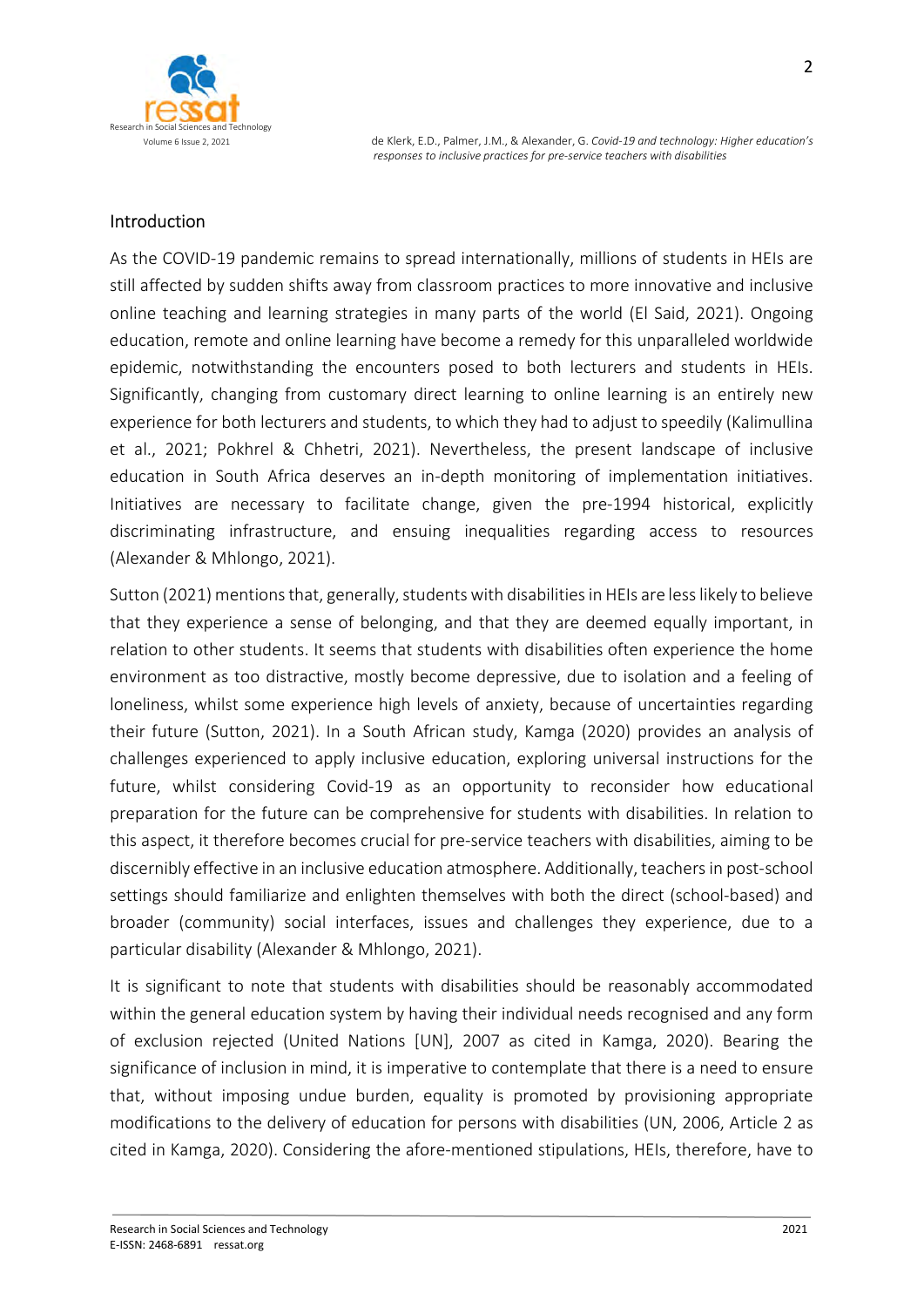

adopt reasonable accommodation measures in terms of technology, which would entail embracing practical modification methods to ensure the inclusion of students with disabilities.

## Research Question

To promote inclusive practices for pre-service teachers with disabilities, this paper addresses the research question: How can a proposed inclusive response framework for higher education institutions, through an analysis of Salamanca Statements, provide inclusive practices for preservice teachers with disabilities amid the Covid-19 pandemic?

#### Literature Review

#### Learning experiences of pre-services teachers with disabilities

It is not easy to find an exact description for disability, which precisely and convincingly includes the lived experience of individuals with disabilities. It should be considered that the meaning of disability comes a long way, representative of power undercurrents, preconception and social marginalization of individuals that seem not to belong (Soudien & Baxen, 2006). According to the Centers for Disease Control and Prevention in the United States of America, a disability may include several categories, such as social relationships, vision, thinking, movement, learning and remembering (Centers for Disease Control and Prevention, 2020). As such, a disability may be described as a situation of the body or mind (impairment) that limits individuals with the condition (disability) to engage in particular activities and to accordingly, interact constructively with their immediate environment (Alexander & Mhlongo, 2021). Therefore, the way in which people with disabilities (pre-service teachers) participate in several human activities (moving around, learning, interacting or communicating) is reliant on various conditions and aspects conditions, which unavoidably affect their autonomous lifestyles, particular flexibility, learning, and their future occupation prospects as fully competent teachers (Alexander & Mhlongo, 2021).

Disability may be regarded as impairments and environmental and attitudinal barriers that hinder the effective participation of someone in a society on an equal basis (Department of Social Development [DSD], 2016). Persons with disabilities (also pre-service teachers) experience three foremost categories of interconnected barriers (DSD, 2016). Firstly, social barriers comprise extraordinary costs, absence of disability consciousness, and communication complications; as well as emotional-like anxiety regarding individual well-being. Secondly, psychological barriers include individuals' fear for safety. Thirdly, structural barriers include infrastructure, operations and information. These barriers become a challenge, especially when individuals with disabilities are denied access to full participation in all aspects of life. Also, the barriers (DSD, 2016) can be associated with long-term challenges experienced by pre-service teachers with disabilities (hereafter, PTWD) in HEIs. Some challenges that reverberate with this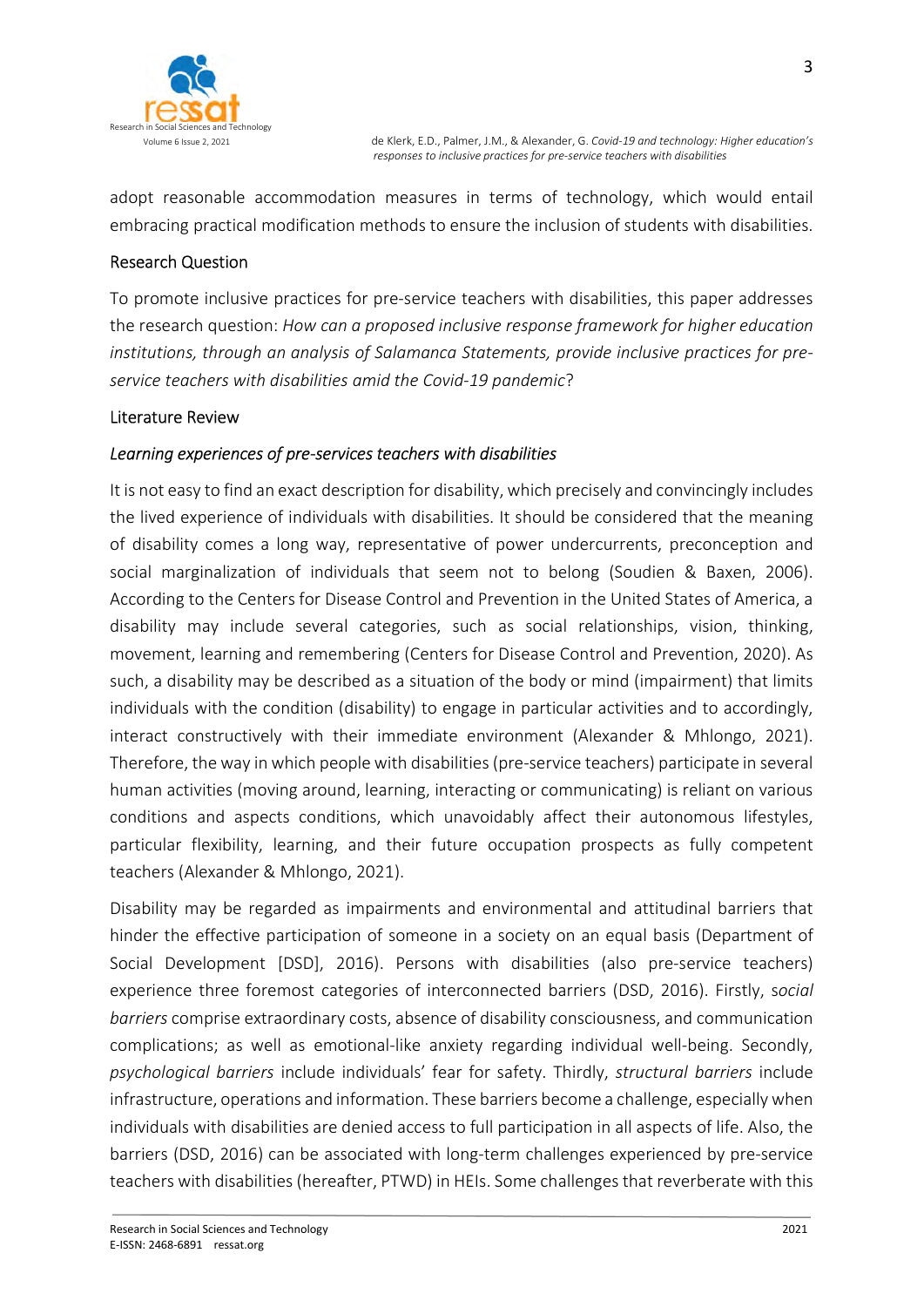

research are the heritage of the South African history that still influences the operations in higher education; the role of institutional diversity; the flexibility of learning, teaching methodologies and issues pertaining to mainstreaming provision (Howell, 2005, as cited in Lyner-Cleophas, 2016). Howell (2015) states that, although disability is part of the current transformation efforts in HEIs to address social inequalities, a lack of sufficient policy implementation prolongs the existence of barriers to learning and development for PTWD.

A study conducted in Western Canada (Sokal et al., 2017) reveals that labels of numerous disability sets are applied to assess whether or not PTWD can act as teachers. The latter view (Sokal et al., 2017) embodies a socially constructed interpretation of disability as insufficiency and is an indication of practices and opinions that prolong ableists' worldviews, while guaranteeing sustained opportunities to dominant groups - those pre-service teachers without disabilities. PTWD occasionally display a particular conduct when they engage in teaching practice sessions, raising questions of whether their disability is irreconcilable with meeting the ethics for teachers' skilled practices, even when practices are put into place, which may enhance their learning experiences (Sokal et al., 2017). The findings of a study conducted with 4<sup>th</sup> year PTWD, ranked their learning experiences in education study courses relatively low (Ezer et al., 2010, as cited in Forkosh-Baruch & Lipka, 2016). Significantly, the indicated pre-service teachers experienced learning disabilities and gave adapted courses for learning a high ranking, because such courses had a significant impact on their teacher-training. The study proposed that PTWD' learning experiences should include education courses that would impact selfefficacy, whilst adaptive courses are significant for facilitating inclusion principles.

Even if disability was assumed inversely, measured differently or provided for applying diverse techniques, it is obvious that its developing nature emulates the environment within which PTWD experience learning in HEIs. In this regard, the DSD (2016) recommends that there should be, "a mainstreaming of disability to ensure full inclusion of persons with disabilities as equals. The model further encourages that persons with disabilities must actively participate in transformation processes that impact on their lives" (p. 21). Furthermore, those in-service teachers (with and without disabilities) should provide the impetus for redirecting thinking on how all citizens should promote the social values of a democratic and transformed South Africa - this probably via the recognition and acceptance of diversity, more specific to disability issues (Alexander & Mhlongo, 2021). We argue that the DSD's (2016) view applies to HEIs responses to inclusive practices for PTWD.

## Inclusive technologies to achieve transformative equity

Inclusion presupposes the creation of a sense of belonging, tolerance, value and respect for others, while ensuring equal access to learning opportunities and limiting discrimination (DSD,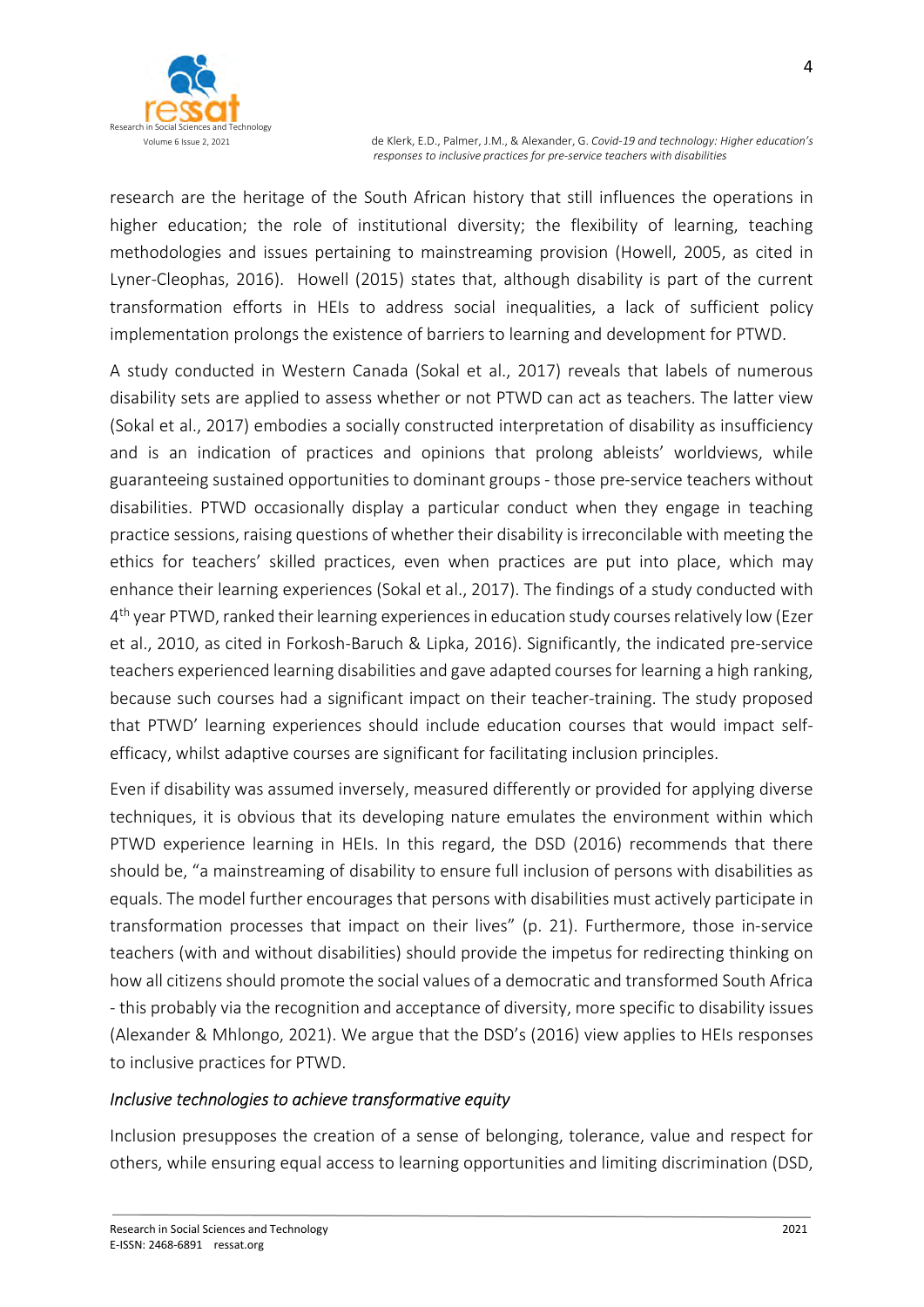5

2016). Drawing on Nussbaum (2006), the afore-mentioned view implies that HEIs should implement special arrangements to ensure that PTWD lead a dignified life, taking into consideration both individual impairment and educational arrangements.

Acknowledging the disabilities of pre-service teachers, HEIs should be cognizant about the availability of infrastructure, instruction, need-based approaches and resources for instructional provision, appraisal, and the considerable obvious matter of accommodation and recognition at all levels (Ahmad, 2015b). In this manner it circumvents classifying PTWD, based on their impairment only, therefore HEIs should ensure the implementation of inclusive technologies that will build the capacity of both lecturers and pre-service teachers in line with a university's transformation agenda (Mutanga, 2017). Inclusive learning technologies can be defined as those skills, whether hardware or software, that assist students to learn approaches to avoid, work around or recompense for their difficulties (Ahmad, 2015a). Consequently, an effective integration of inclusive technologies may afford PTWD with an ability to access a broad-spectrum education syllabus and offering them numerous means to complete their work with more comfort and freedom (Perelmutter et al., 2017, Kabel et al., 2021). To meet the needs of PTWD, assistive technology (inclusive of equipment, devices, instruments and software) may enhance the learning experiences of PTWD to prevent exclusion from actively participating in their learning and knowledge production, while improving their self-image and sense of belonging (International Organization for Standardization, 2011, as cited in Svensson, 2021, 196; Haßler, et al., 2016). Significantly, technology is viewed as a goal of learning, aiming at developing students' technological literacy and preparing them for working and learning in the 21<sup>st</sup> century (UNESCO, 2011, as cited in Kopish & Marques, 2019). Furthermore, the future workplace accommodation (school buildings, infrastructure and facilities) for PTWD should be geared towards making the required resources adjustments: a reasonable and affordable infrastructural, technological and ideological engagement, which embrace diversity where students with disabilities should feel that they are genuinely accommodated within the democratic learning spaces of South Africa (Mhlongo & Alexander, 2021). Notably, a view by Rapoport (2020) may be deemed applicable here in that he asserts that technology influences engagement, knowledge and skills, whilst the latter may contribute to transformative classroom practices.

When transformation and equity are mentioned in tandem, this paper proposes that the notion of transformative equity may be regarded applicable in its attempt to provide HEIs with inclusive responses to addressing the learning support needs of PTWD. Drawing on Shields and Hesbol (2020), we argue that transformative equity requires change knowledge frameworks (perspectives) to ensure equity, in that individuals should become disability responsive. Our view suggests that HEIs should evaluate unjust practices and offer the potential, not only for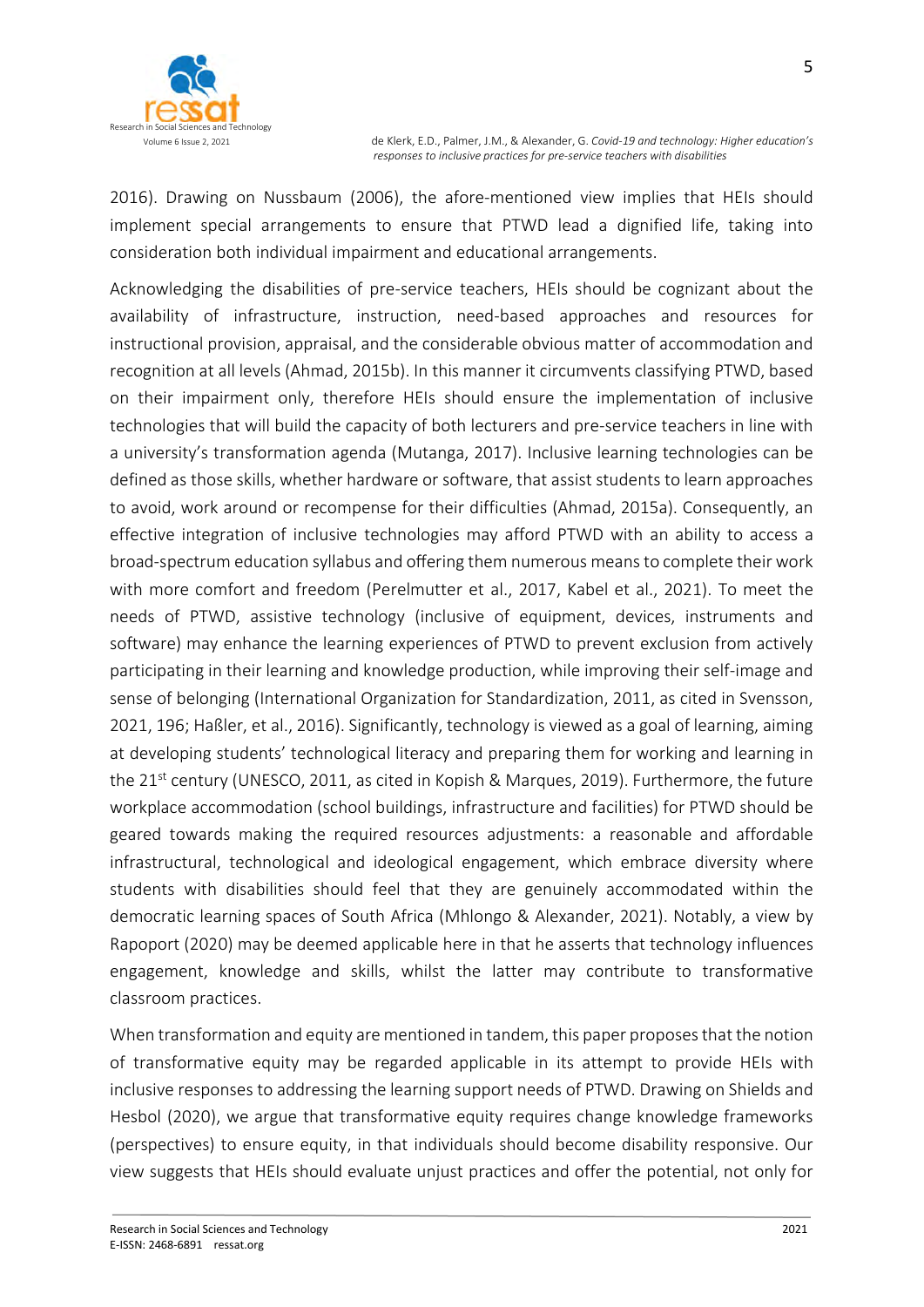

better personal attainment, but for a better life lived in community with others (Shields, 2016). In this instance, transformative equity is geared towards how HEIs should become aware of their understanding of the plight of a diverse nation and to permit a non-discriminating and inclusive practice by acting upon these understandings (Mezirow, 1990, 14). Significantly, HEIs should allow PTWD to make meaning of their existing experiences, so that innovative experiences are embraced and changed. In this way, transformative equity may create possibilities for individuals to start thinking and acting differently (Hoggan et al., 2017).

## Disability equity in higher education during covid-19

Disability may be conceived of as a valuable source of the universal lived experience (Anderson, 2006). In this study, issues pertaining to students with disabilities are relevant to all disadvantaged or marginalised groups, as they are considered as part of the worlds' largest multicultural minority.

The United Nations Convention on the Rights of Persons with Disabilities (UN, 2006), adopted and signed by South Africa in 2007, contains 50 articles and recognizes, "…the inherent dignity and worth and the equal and inalienable rights of all members of the human family as the foundation of freedom, justice and peace in the world…" (UN, 2006, p. 1).

Although this view of the UN (2006) is significant, the COVID-19 pandemic has unearthed and accentuated the plight of students with disabilities. A South African study, investigating lecturers' perceptions on disability inclusion at two universities, revealed that obstructions to inclusion stem from lecturers' dearth of accountability, skills and knowledge in making adaptations to their lectures for disabled students, thereby not addressing their needs and risking their retention (Mutanga & Walker 2017). Additionally, accessible and flexible online learning may not be available to students with disabilities, although HEIs in the main, ostensibly provide such.

McClain-Nhlapo (2020) asserts that issues pertaining to disability equity may be associated with an absence of accessibility, which may result in students with disabilities being excluded from emergency courses offered by HEIS during the Covid-19 pandemic. Thus, although education technologies exist, online equipment frequently lack the rudimentary and essential availability structures to make them practical for students with disabilities. Moreover, even when apparatuses are made with the availability structures, it necessitates skills that may not be freely accessible to several students with disabilities in low- and lower-middle-income nations (McClain-Nhlapo, 2020).

To achieve disability equity, HEIs ought to start with collaboration in an attempt to understand why it is imperative to build capacity. Capacity building should be regarded as a way to change mindsets, foster peaceful co-existence, whilst implanting inclusive practices to counterbalance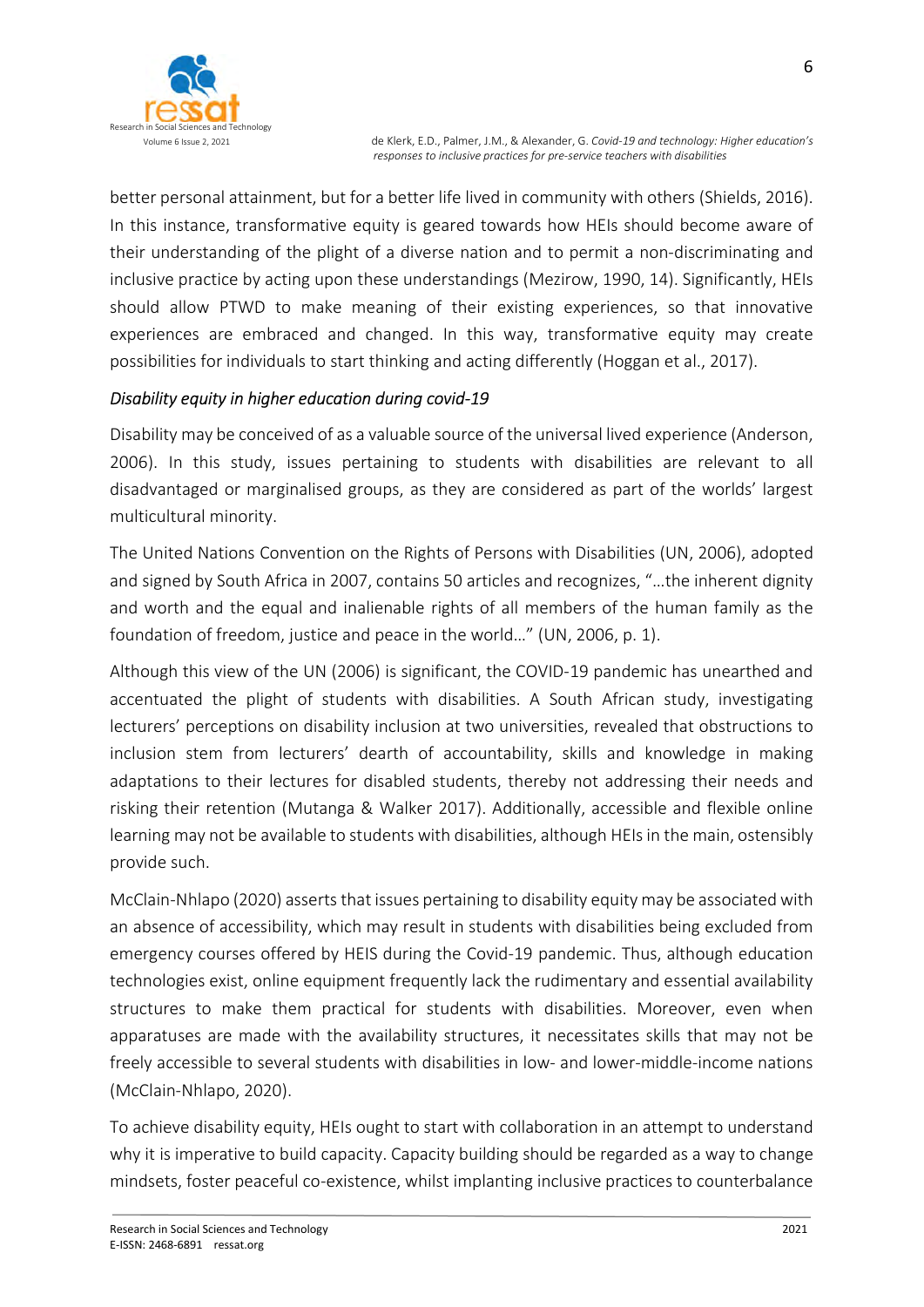

7

student isolation (Ayehsabu, 2020; Snounu, 2019). A broad stakeholder consultative forum (Centers/Units for Disability Access & Support for Students; Student Representative Council; South African Council for Educators; Teacher Unions; Teaching & Learning Coordinators; Center for Diversity; Institutional Renewal & Transformation, etc.), to monitor the implementation of ongoing engagements, are cardinal in promoting diversity and disability equity in HEIs' (Alexander & Mhlongo, 2021).

# Theoretical Framework

In an attempt to provide HEIs with tools as to how to respond to inclusive practices for PTWD, this paper employs the theory of perspective transformation, which considers people as actors in the world and how learning changes their thought patterns and world view (Rahman & Hoque, 2017). When PTWD enter Higher Education Institutions (HEIs), they instantly become aware of particular information that surrounds them, while testing new assumptions and expectations, constantly assimilating and analysing the acquired information to be able to adapt (Mezirow, 2001). The imperative for HEIs is to create inclusive practices where PTWD are guided in terms of engaging in transformative and adaptive learning toward more inclusive, open, and reflective practices (Mezirow, 2003).

A transformative approach to newly gained perspectives provides opportunities for challenging expectations, interrogating ways of knowing, and analytically appraising different viewpoints, in order to bring about wider, more comprehensive perspectives (Herbers & Nelson, 2009). The theory expands on three dimensions, including psychological (changes in understanding of the self), convictional (revision of belief systems) and behavioural (changes in lifestyle), with a sound foundation of inclusion aimed at drawing on practices for the prevention of exclusion of the pre-service teacher with disabilities in SAHE spaces. Perspective transformation is useful in this paper, in that it may guide HEIs on how to employ open dialogue in which all participants are afforded opportunities to express their concerns and perspectives (Gould, 2002). Significantly, in such dialogues, HEIs should focus on pre-service teachers' abilities to transform their understanding of the self, review their own belief structures and bring about changes in their lives (Mezirow, 2003).

## Method

Qualitative content analysis, "is systematic and analytic but less rigid than quantitative content analysis, and the researcher constantly revises the themes or categories by moving back and forth between conceptualization, data collection, analysis, and interpretation" (Bell et al., 2019, 511). Two categories of content analysis exist, including relational analysis and conceptual analysis. (Wilson, 2011). Conceptual analysis is fundamentally applied when content is coded for particular words, ideas, or themes, and the researcher would make extrapolations founded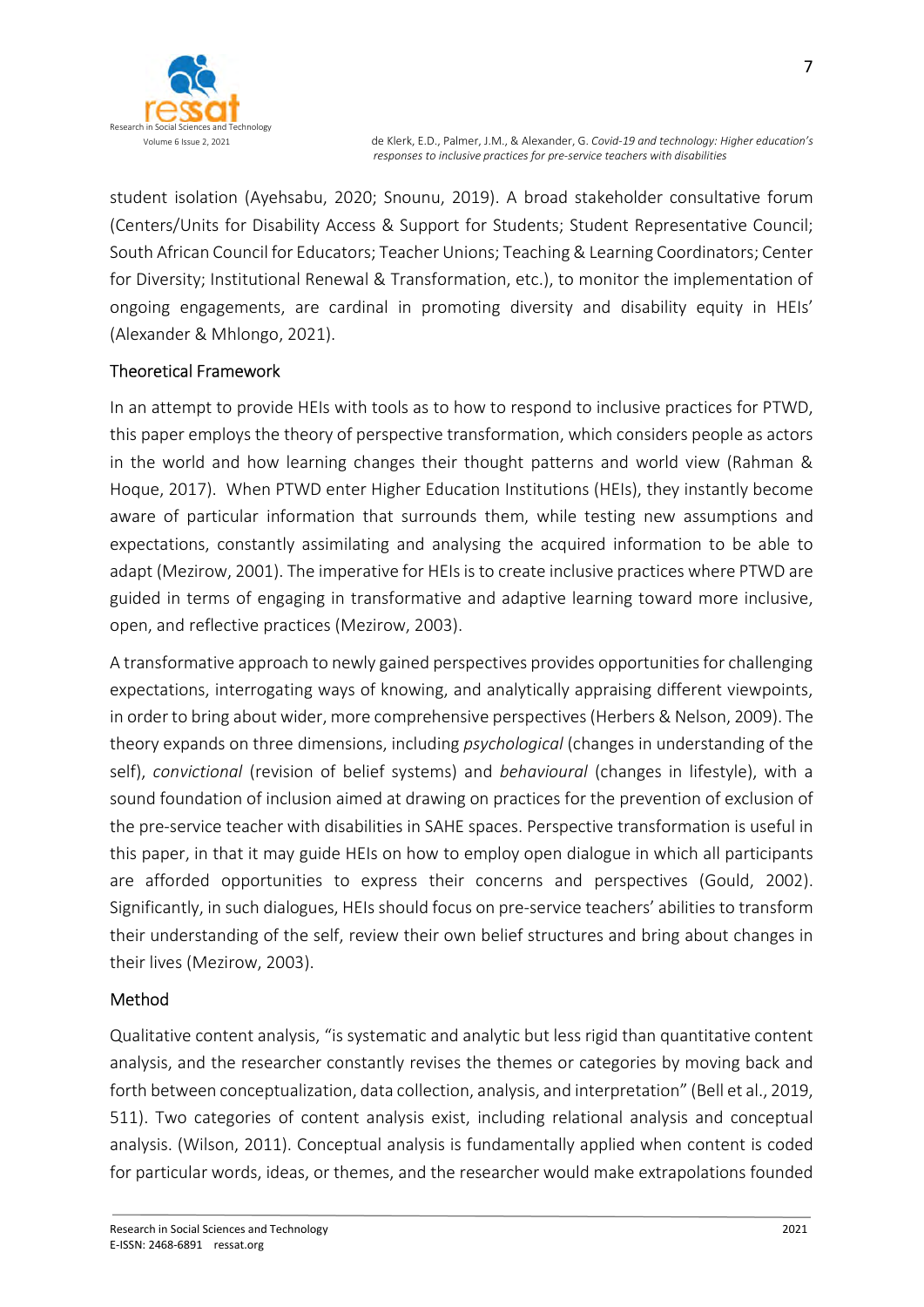

on the patterns that transpire. Relational analysis is complementary to conceptual analysis in that it delves into the interactions between concepts that become apparent from the examined texts. This paper employs a relational content analysis to analyse discourses in the Salamanca Statement (UNESCO, 1994). It implies that relational analysis tolerates more elucidation than conceptual analysis, because it goes beyond the regularity of specific ideas and allows for interpretations to be made about inclusive significance. When researchers apply relational analysis to education policy content, they (researchers) are positioned central to the process of meaning making of texts (Bell et al., 2019).

To conduct a relation analysis of statements, we took the following steps. Firstly, a sample of statements from the Salamanca Statement (UNESCO, 1994) were selected – the selection was based on statements that strongly speak to inclusive practices for pre-service teachers with disabilities. Secondly, the statements (UNESCO, 1994) were aligned with the dimensions of perspective transformation as described in the theoretical framework. Thirdly, three inclusive responses for HEIs have been identified which were analysed in relation to the statements (UNESCO, 1994) and dimensions of perspective transformation. With reference to relational analysis, the identified responses are relevant to the analysis of texts in the Salamanca Statement (UNESCO, 1994). These inclusive responses are: transformative inclusivity for preservice teachers with disabilities; positive regard for pre-service teachers with disabilities and assisting pre-service teachers with disabilities to enact a sense of belonging. In an attempt to show understanding, the researchers (henceforth referred to as Chris, Amanda and Alan) added anecdotes, which entail brief explanations about their own experiences with inclusive practices at HEIs, in terms of pre-service teachers with disabilities.

Significantly, the Salamanca Statement (UNESCO, 1994), was developed from the collective dream of 94 nations that supported schooling as a right of all children, with the conviction that schools have the mandate to accommodate diverse learners, irrespective of their intellectual, physical, emotional, linguistic and social afflictions (UNESCO, 1994). The Salamanca Statement is clear that a transformation in perspectives is necessitated to ensure that people with disabilities are provided appropriate opportunities to participate in educational programmes, outlining the advisory role that universities should assume in actively involving people with disabilities in research and training roles, while considering their perspectives respectfully and without reservation (UNESCO, 1994). Arguably, when HEIs consider perspectives in the Salamanca Statement (UNESCO, 1994), PTWD will be afforded opportunities to design their personal lifestyles and ambitions with dignity.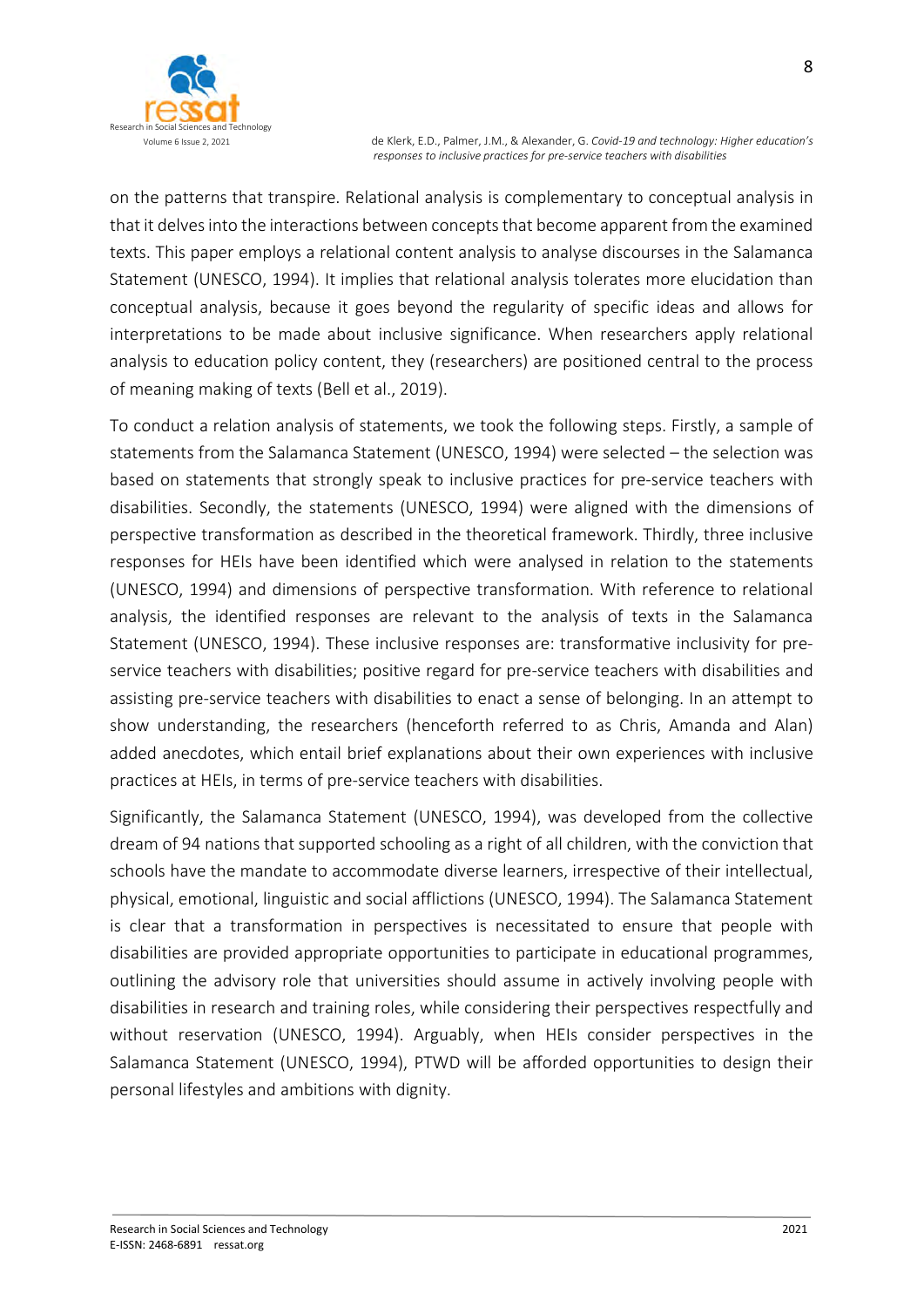

#### Results and Discussion

The discussion correlates with the research question: How can a proposed inclusive response framework for higher education institutions, through an analysis of Salamanca Statements, provide inclusive practices for pre-service teachers with disabilities amid the Covid-19 pandemic? An inclusive response may be viewed as an act to ensure that all students are able to participate, learn and are welcomed as appreciated associates of HEIs (Morgado et al., 2016). Notably, an inclusive response transpires when circumstances are created to encourage inclusive practices to meet the needs of all students (Fernández, 2014, as cited in Colón et al., 2018). This paper proposes the following: "inclusive response framework" (Figure 1).

To extrapolate the relational aspect of concepts contained in Section 47 of the Salamanca Statement (UNESCO, 1994), concepts including "involve people", "to ensure" and "taken fully into account", were explored. We aligned the constructed meanings with additional stipulations in the Salamanca Statement to show its relation to aspects of perspective transformation, in order to propose inclusive responses for HEIs to address PTWDs learning support needs. The following inclusive responses will consequently be discussed: transformative inclusivity for pre-service teachers with disabilities; positive regard for preservice teachers with disabilities and assisting pre-service teachers with disabilities to enact a sense of belonging.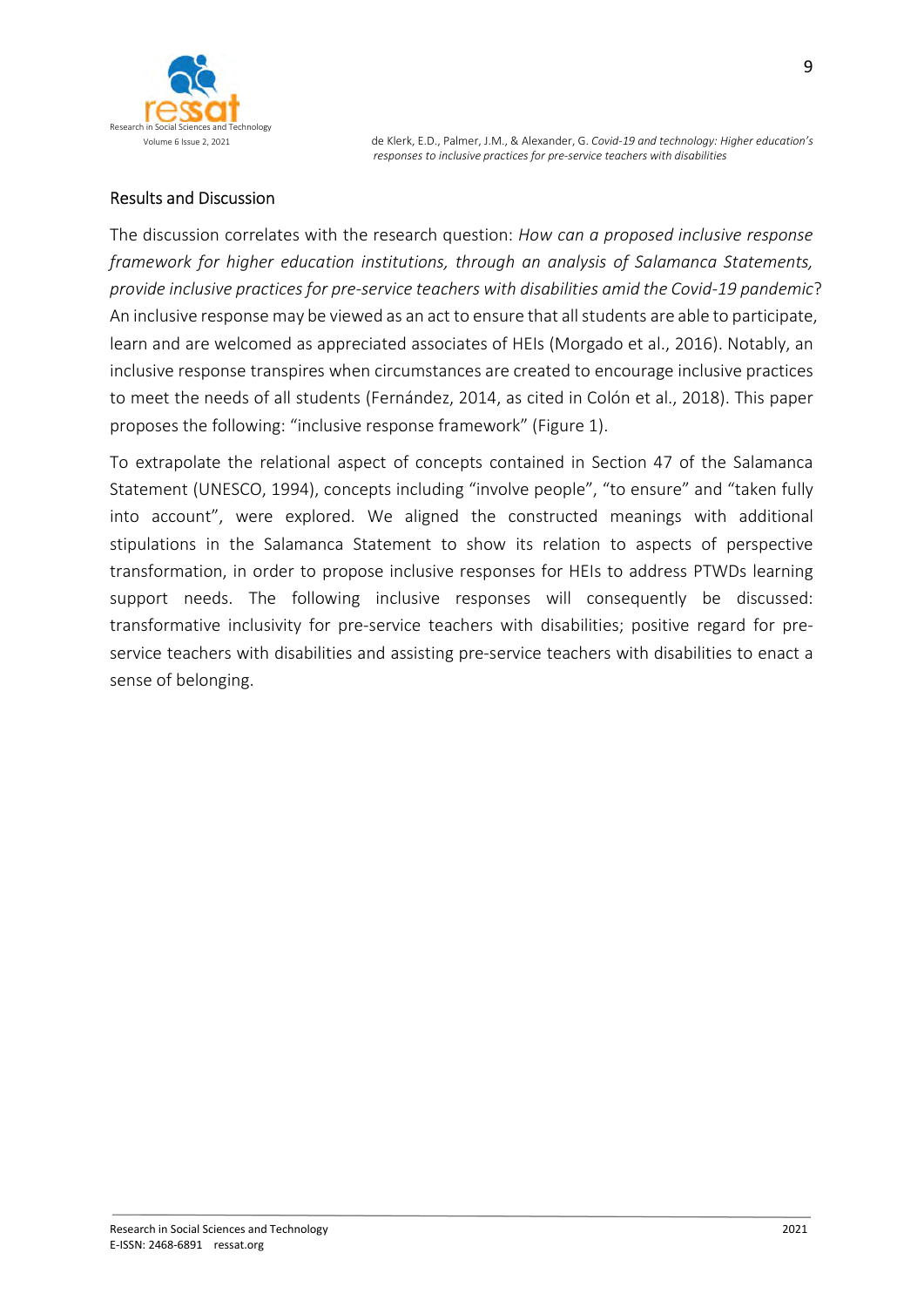

# Figure 1: Inclusive response framework

# Section 47 (Salamanca Statement, UNESCO, 1994)

"It is also important to actively involve people with disabilities in research and training roles in order to ensure that their perspectives are taken fully into account" (UNESCO, 1994, 29).

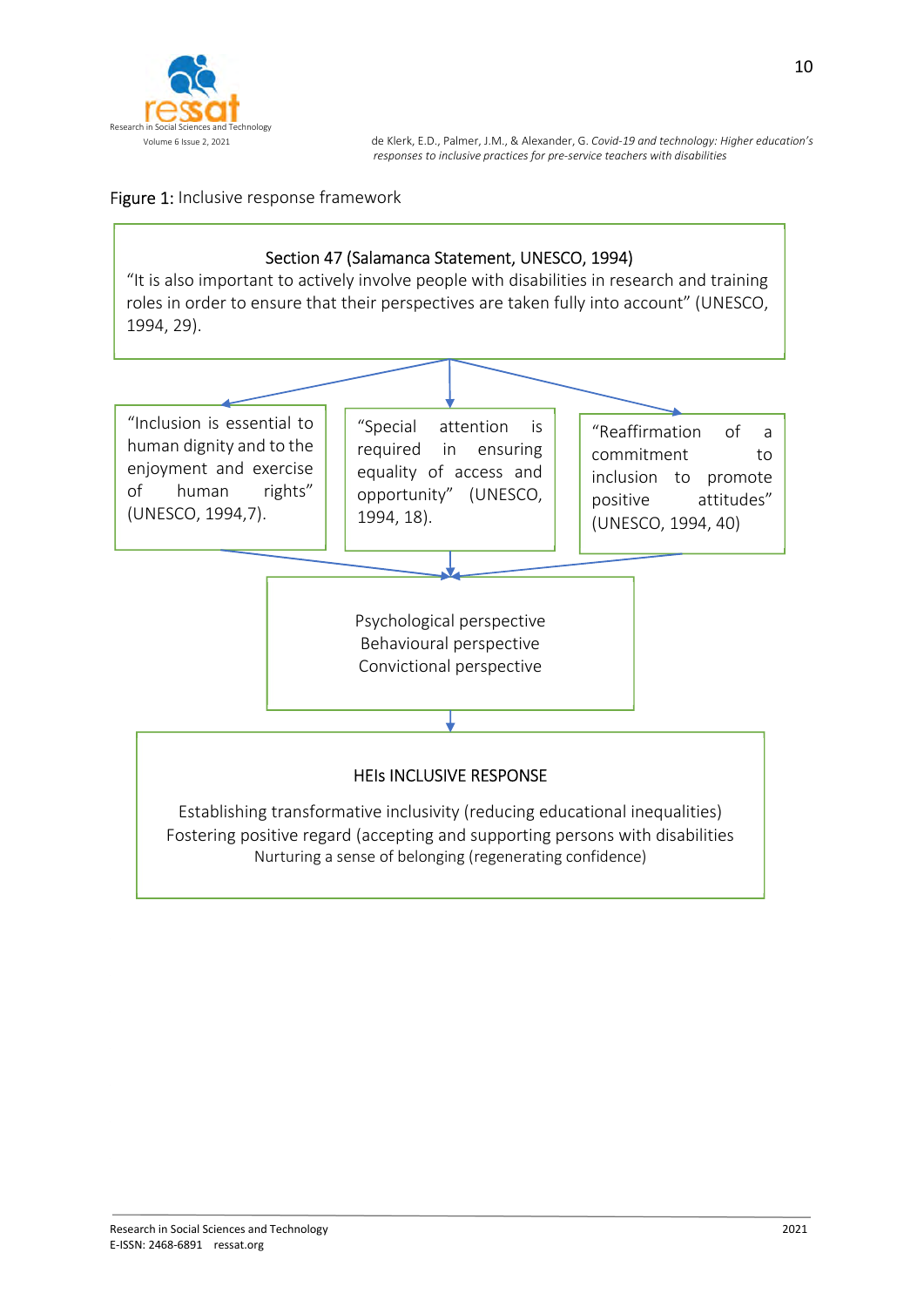

#### Transformative inclusivity for pre-service teachers with disabilities

The use of "involve people" (UNESCO, 1994), signifies a transformative inclusivity tool, aligned with the notion of human rights and an autonomous way of considering morals and developing opinions, which celebrate human diversity (Maguvhe, 2015). For HEIs to "involve people", a welcoming learning environment should be created through inclusive participation, to enable PTWD to optimise genuine opportunities for self-representation skills, among others. Observing the basic rights of PTWD, while preserving their human dignity, is a cornerstone of any inclusive practice and a necessary imperative for HEIs.

Additionally, HEIs' response to PTWD should be geared towards fostering individuals' sense of confidence and dignity, as well as catering to their emotional and physical vulnerabilities. Providing equitable teaching and learning experiences, while confidently changing and enhancing their self-esteem is key. In this regard, Chris told the following story:

I believe that it is imperative to have faith in my students. In showing that I have faith in them, they realise that I see them as autonomous individuals, deserving of respect. I concede that the value I have for them, paved the way for a deeper trust, which I find is so vital in any given relationship where deep learning is an objective. By trusting them fully, and believing in their abilities, I realised that they exude a profound sense of self-worth and confidence. This simple act helped them to value themselves, to think differently about who they are and to be aware and use opportunities that are afforded to them.

Considering Chris' story from a psychological perspective and drawing on Mezirow (1991), HEIs should assist students to grow in awareness and stature, while being cognisant of their experiences and reflections (how they are thinking, feeling, judging and acting).

For this purpose, HEIs may be positioned to assist PTWD to restructure their frames of reference, which determine how they make meaning of their current experiences. It is, therefore, necessary that a transformative inclusive climate, with flexible and relevant educational programming, be created. Transformative inclusivity would require that HEIs foster inclusive, multidimensional learning, which would include actions to create equitable opportunities for PTWD. A democratic approach in responding to critical human rights issues by relevant stakeholders within the South African HEIs' landscapes and those pre-service teachers receiving tertiary training, should be construed as a collaborative effort in empowering PTWD through the creation of a dialogical atmosphere of equality.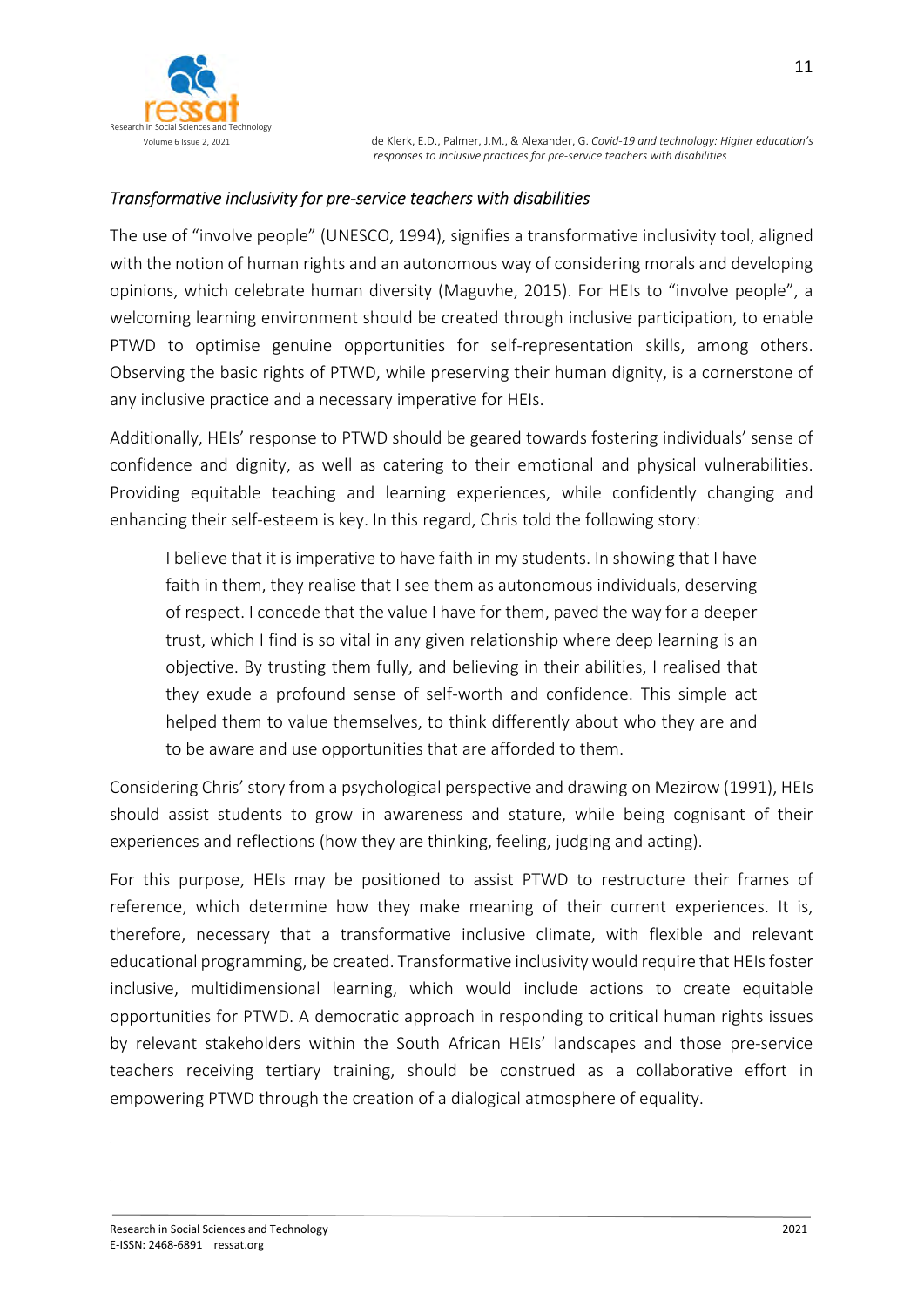

# Positive regard for pre-service teachers with disabilities

The use of "to ensure" (UNESCO, 1994), is not only about adjusting to accommodate diversity, but to create equal access to teaching and learning opportunities. This implies that HEIs should deliberately implement actions that safeguard inclusivity and use difference as a stimulus for fostering learning, participation, and achievement. This kind of inclusion aligns with a stipulation in the Salamanca Statement, which highlights that, "Special attention is required in ensuring equality of access and opportunity" (UNESCO, 1994, 18). The significance of an inclusive response, encapsulating equality of access and opportunity, suggests equal access to resources, mining the talents, intelligences, and abilities of individuals with disabilities.

Consequently, HEIs should ensure that access and opportunities are emphasised through training stakeholders around disability awareness, recognising that diversity brings richness, new ideas, growth, and dynamism (Fredette et al., 2015). In her reflection, Amanda had the following to say:

I am of opinion that a combination of high expectations and effective instruction indicate a proven way to express hope to students. By instilling hope, I realised that I was able to strengthen PTWD to believe in their own capacities, by adapting my teaching pedagogies so that every student would feel included. I frequently assessed my own pedagogies by requesting PTWD to demonstrate what they have learned and assisted them where necessary. In so doing, I constantly explored their practices to better articulate, understand and further identify and improve upon their educational needs. This allowed them to contribute towards change in their own behaviour, as well as in their perspective about their university.

Interpreting Amanda's story from a behavioural perspective, HEIs may use mindfulness as a supplementary knowledge practice to assist PTWD to develop insights into their customary modes of thinking, which then allows them to alter negative patterns of thinking and subsequently responding differently in these situations. Importantly, mindfulness teaching may help PTWD to "step-out" of disapproving behaviour patterns, paying specific consideration to their existing experience, so that they (PTWD) unconditionally feel good about themselves.

This implies that HEIs should assist PTWD to reach their highest potential, also known as selfactualisation. We contend that developing self-actualization can help PTWD to unravel difficulties innovatively, embrace transformation, and promote profound and significant relationships. Thus, by supporting PTWD, a person-centered approach is proposed, one of understanding acceptance and change so that they experience feelings of belonging.

12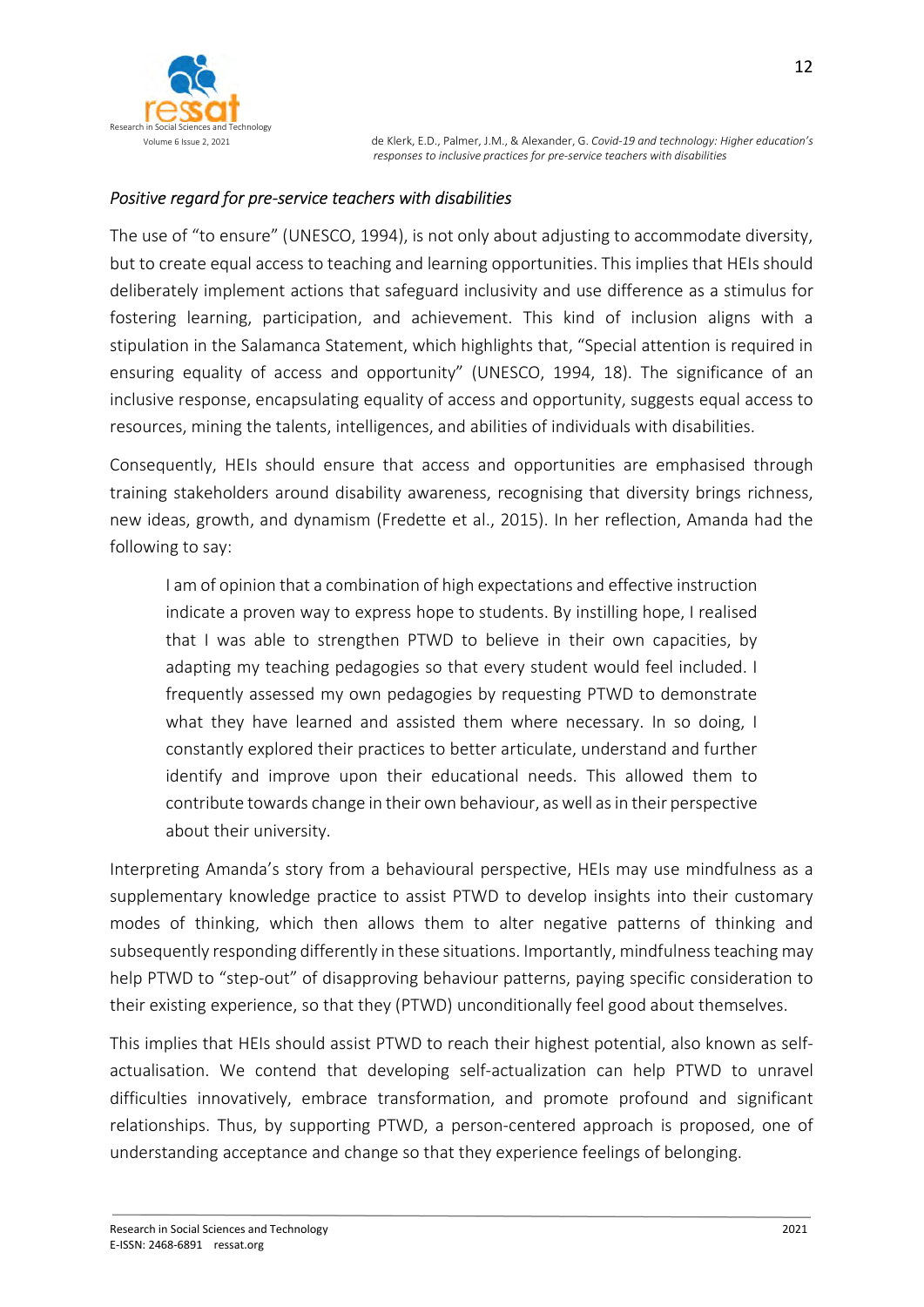

#### Assisting pre-service teachers with disabilities to enact a sense of belonging

The use of "taken fully into account" (UNESCO, 1994), has reference to gaining acceptance, attention, and support from others. Evidently, HEIs' response should be to model different social relations and possibilities, while recognising that students with disabilities are valued and that their achievements are celebrated. In terms of inclusion, recognising the abilities of PTWD can be associated with the Salamanca Statement, because it may refer to a, "Reaffirmation of a commitment to inclusion to promote positive attitudes" (UNESCO, 1994, 40). HEIs should deliberately facilitate actions aimed at modifying fundamental feelings and beliefs, as well as the co-existence of encouraging and undesirable characters. Considering the afore-mentioned, Alan mentioned:

I always encourage my PTWD to invite me into their spaces, their social digital worlds, sharing on a professional level. In so doing, I try to bridge the gap between PTWD and other students. I realised that regular communication was the key in reimaging my classes. I afford my students the space to share their emotions and connect with each other. In this way, I assist them to create communities of practice and to establish solid academic relationships – all recipes for helping them to experience a sense of belonging.

We found in Alan's story, from a relational perspective, that lecturers at some HEIs already assist PTWD to revise their belief systems, so that they actively transform the ways in which they (PTWD) would make decisions. In this regard, we propose that HEIs should establish emotional and social learning in classroom situations, while enabling social spaces for all students to work together and support initiatives that would nurture an exchange of ideas. In so doing, HEIs would be in a position to strengthen PTWD' sense of belonging.

A sense of belonging can assist in improving students' academic achievement, because it is a human need and a fundamental motive, sufficient to drive human behaviour. HEIs should, therefore, take ownership of PTWD' development so that they may be positioned to reinventing themselves to belong. In so doing, PTWD may become transformative agents who strive to be successful within an academic space where HEIs provide inclusive, equitable and socially responsible practices.

The analysis of Section 47 of the Salamanca Statement (UNESCO, 1994), provides useful HEIs' responses to inclusive practices for PTWD. Arguably, if HEIs would acknowledge the significance of responding appropriately to the needs of PTWD, they (HEIs) may play a crucial role in enhancing transformative inclusivity, a positive regard and a sense of belonging where disability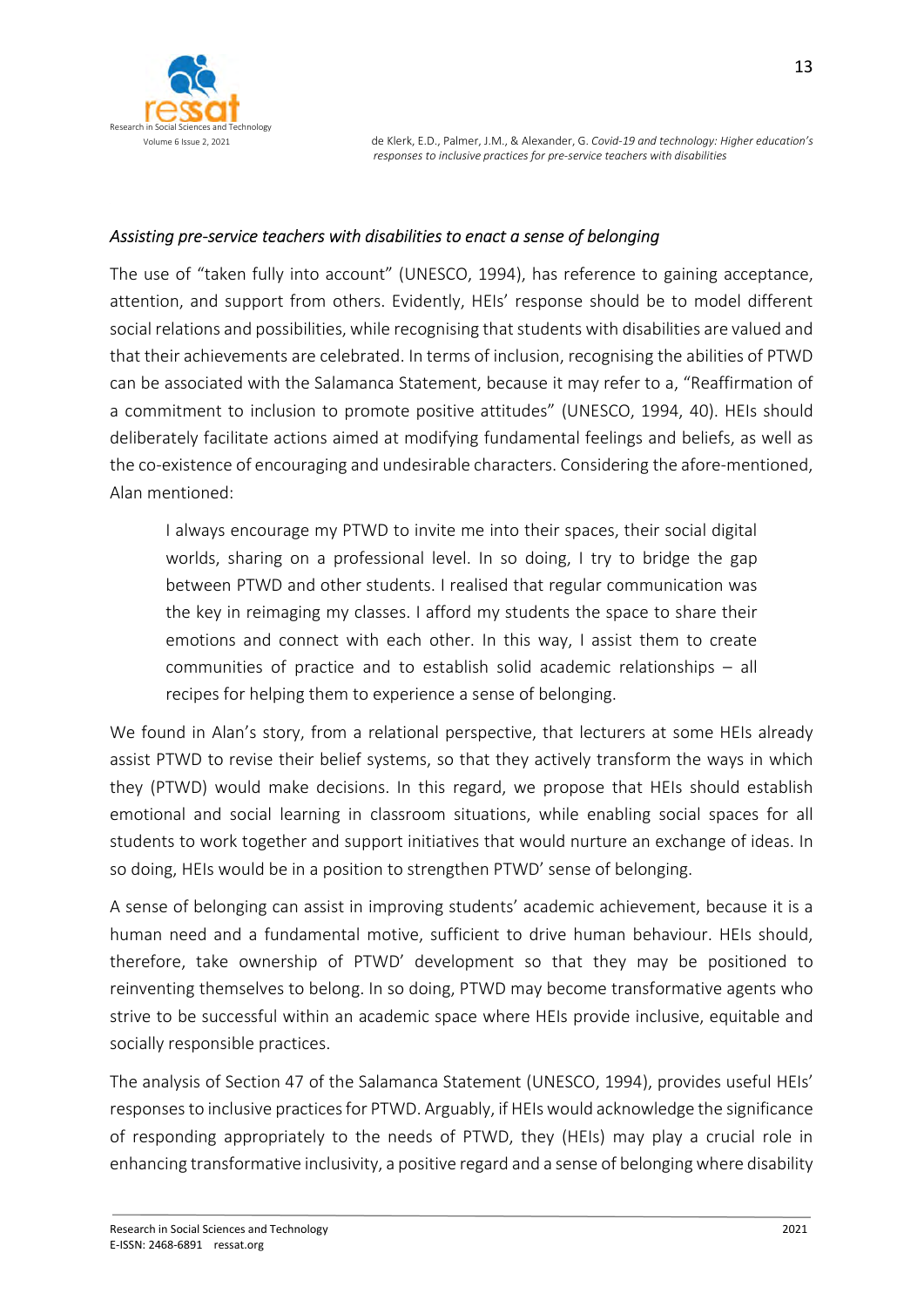

inclusion would form a significant part of a re-imagined society. This would then align with the notion that, in order to create a caring and inclusive society where all assume equal responsibility to build it, the potential and rights of all its citizens will be protected.

An implementation of the proposed HEIs' responses may thus contribute to nation building where multiplicity, socio-economic wellness and citizenship could be promoted.

# Concluding Reflections

This theoretical paper attempted to answer the question: How can a proposed inclusive response framework for higher education institutions, through an analysis of Salamanca Statements, provide inclusive practices for pre-service teachers with disabilities amid the Covid-19 pandemic? The analysis of the Salamanca Statement (UNESCO, 1994) and the proposed inclusive response framework, revealed three responses which, when implemented, may assist HEIs to foster a more conducive education environment for PTWD. Firstly, when HEIs would implement transformative inclusivity, it may assist PTWD to appreciate a multidimensional learning environment where equal opportunities are afforded to all students and it would include actions to create equitable opportunities for all. Secondly, HEIs should foster a positive regard to enable PTWD to experience a stronger sense of self-worth, thus helping them to become more confident and motivated. Thirdly, when PTWD are assisted to enact a stronger sense of belonging, they (PTWD) may regard themselves as equally important, in relation to other students.

This paper supports other findings in the academic literature on the role of HEIs to respond to inclusive practices for PTWD. HEIs should create conducive environments for diverse students to thrive through exhibiting consideration, kindness and exercising an obligation to inclusivity.

The findings further reflect that HEIs should employ person-centred approaches in assisting PTWD in acquiring appropriate levels of self-actualisation, which might be realised through the promotion of the supportive acknowledgement and discussion, pertaining to disability. Gaining insight into the issue of self-disclosure involves explaining sensitive information so that fellow students without disabilities and lecturing staff, value notions around transparency, equity, respect, and acceptance of diversity – these values should be espoused during class engagements and social interactions. Furthermore, promoting effective classroom communities where all PTWDs may fulfil their optimal potential, becomes all-important. Inclusive teaching and learning activities could possibly be structured to empower a sense of belonging, care, trust, and constructive conversations about disability, while ensuring the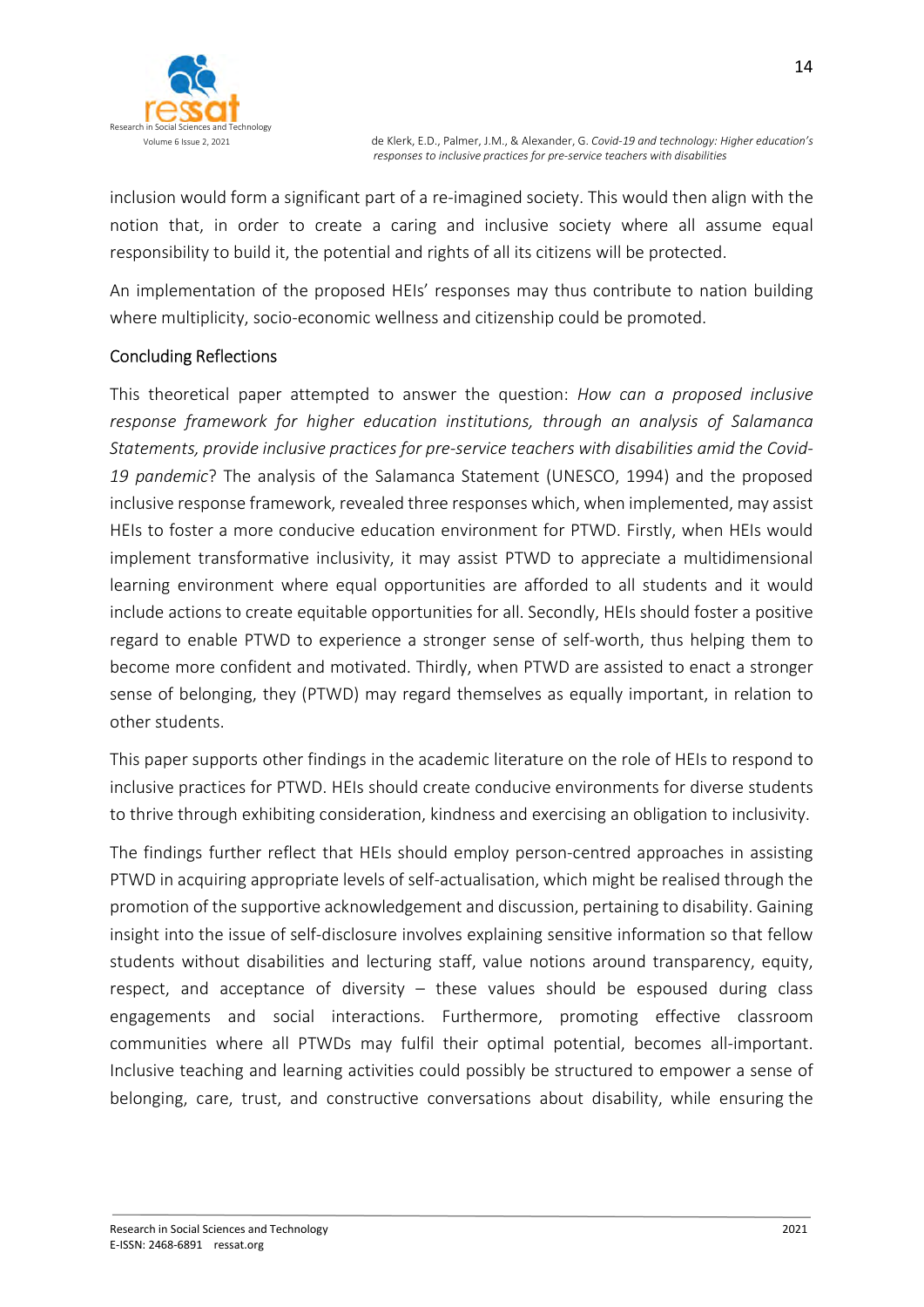

availability of accommodations and or modifications, infrastructure, facilities and learning support materials.

This paper suggests that an empirical study be conducted, which would include the voices of PTWD regarding their experiences of inclusivity in HEIs. Understanding what challenges PTWD may experience regarding inclusivity, may assist HEIs in planning for future accessibility needs during times of extreme stress and beyond.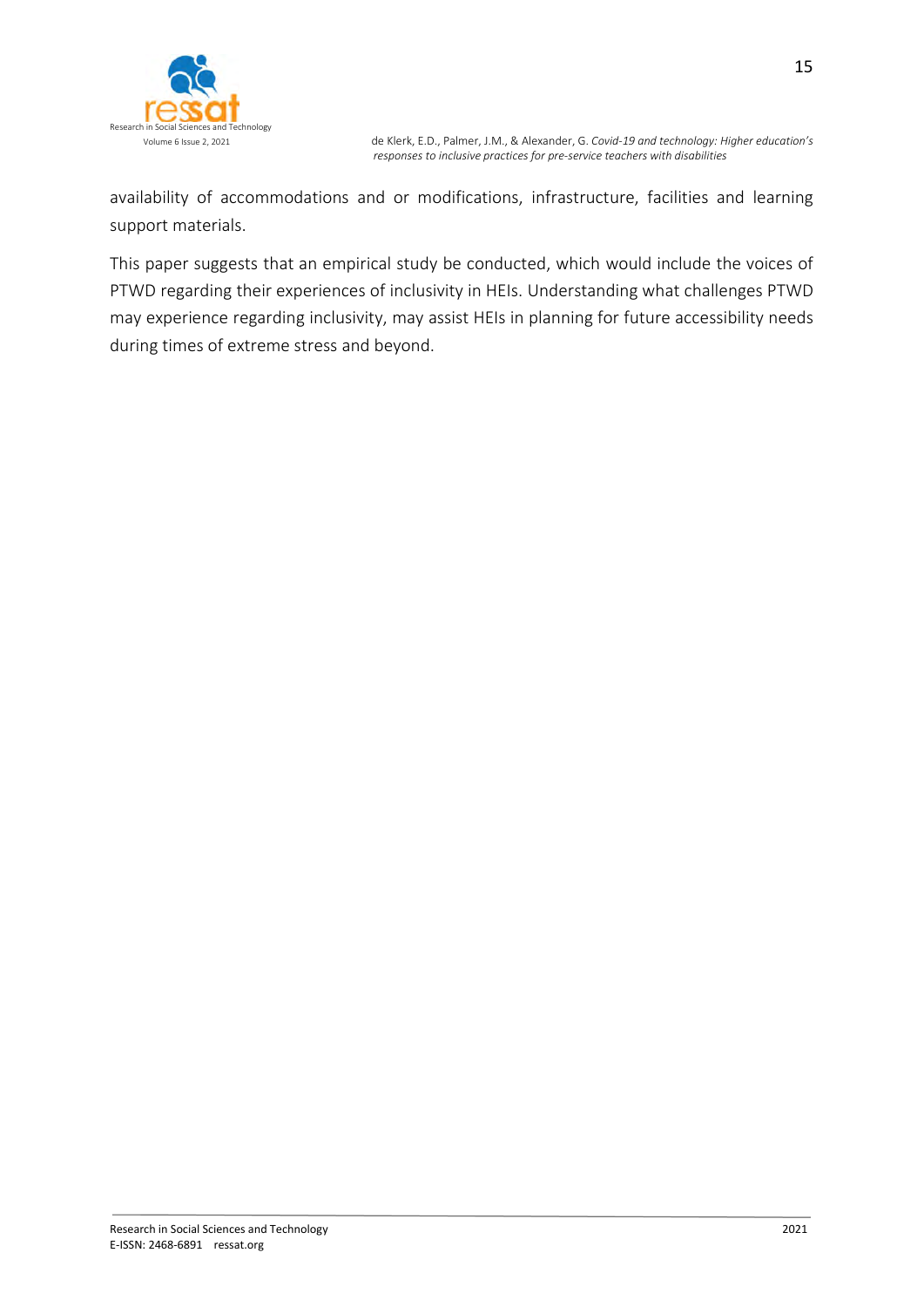

#### References

- Ahmad, F.K. (2015a). Use of Assistive Technology in Inclusive Education: Making Room for Diverse Learning Needs. Transcience: A Journal of Global Studies, 6(2), 62–77.
- Ahmad, F.K. (2015b), "Exploring the Invisible: Issues in Identification and Assessment of Students with Learning Disabilities in India." Transcience: A Journal of Global Studies, 6(1), 91–107.
- Ainscow, M. (2020). Inclusion and equity in education: Making sense of global challenges. Prospects, 49, 123–134.
- Aksu, T., & Cantürk, G. (2015). Equality of Educational Opportunity: The Role of Using Technology in Education. International Journal of Academic Research in Progressive Education and Development, 4(4), 79–93.
- Alexander, G. & Mhlongo, D. (2021). Creating a Democratic Culture in Managing Classroom Contexts of Disability- PART 1 [Online First], IntechOpen, DOI: 10.5772/intechopen.96433. Available from: https://www.intechopen.com/onlinefirst/creating-a-democratic-culture-in-managing-classroom-contexts-of-disability-part-1
- Anderson, R.C. (2006). Teaching (with) Disability: Pedagogies of Lived Experience. The Review of Education, Pedagogy, and Cultural Studies, 28(3-4), 367–379.
- Ayehsabu, A.P. (2020). Promoting inclusiveness through an inclusive leadership framework in culturally diverse South African schools. PhD-dissertation. Potchefstroom: North-West University.
- Bell, E., Bryman, A., & Harley, B. (2019). Business Research Methods (5<sup>th</sup> ed.). Oxford, UK: Oxford University Press.
- Cefai, C., Bartolo, P.A., Cavioni, V., & Downes, P. (2018). Strengthening social and emotional education as a core curricular area across the EU: A review of the international evidence (NSET II Report). Publications of the European Union. Available at: https://doi.org/10.2766/664439 (Accessed 12 May 2021).
- Centers for Disease Control and Prevention. (2020). Health Overview. Impairments, Activity Limitations, and Participation Restrictions. Available at: https://www.cdc.gov/ncbddd/disabilityandhealth/disability.html (Accessed 17 May 2021).
- Collins, A., Azmat, F., & Rentschler. (2018). Bringing everyone on the same journey': revisiting inclusion in higher education. Studies in Higher Education, 44(8), 1475–1487.
- Colón, A.M.O., Montoro, M.A., & Ruiz, M.J.C. (2018). Toward inclusive higher education in a global context. Sustainability, 10, 1–13.
- De Angelis, R. (2018). Entwining a conceptual framework: Transformative, Buddhist and indigenous-community learning. Journal of Transformative Education, 16, 176– 196.
- De Klerk, E.D. (2020). Reinforcing Pre-Service Teachers' Sense of Belonging Through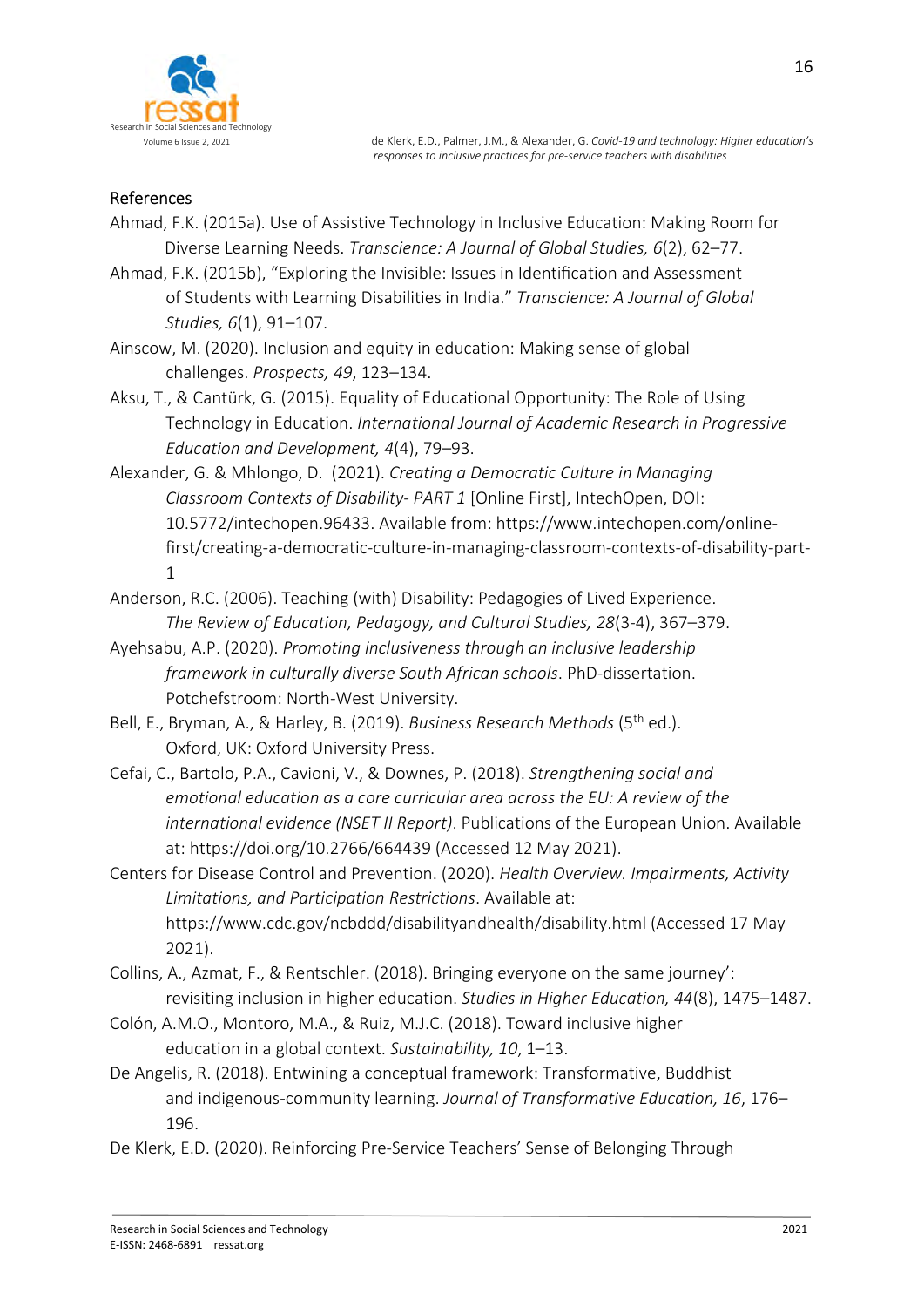

Transformative Leadership Perspectives. In Srisawasdi, N. et al. (Eds.), Proceedings of the 13th International Conference on Educational Research (pp. 181–189. Thailand: Faculty of Education, Khon Kaen University.

De Klerk, E.D., & Palmer, J.M. (2021). Resetting education priorities during Covid-19: towards equitable learning opportunities through inclusion and equity. Perspectives in Education, 39(1), 12–28.

Department of Social Development (DSD). (2016). White paper on the rights of persons with disabilities. Pretoria: Government Printer.

Florian, L. (2019). On the Necessary Co-Existence of Special and Inclusive Education. International Journal of Inclusive Education, 23(7–8), 691–704.

El Said, G.R. (2021). How Did the COVID-19 Pandemic Affect Higher Education Learning Experience? An Empirical Investigation of Learners' Academic Performance at a University in a Developing Country. Hindawi Advances in Human-Computer Interaction, 2021, Article ID 6649524. Available at: https://doi.org/10.1155/2021/6649524 (Accessed 17 May 2021).

Farnell, T. (2020). Community engagement in higher education: Trends, practices and policies (NSET Report). Publications Office of the European Union. Available at: https://doi.org/10.5897/ijsa11.084 (Accessed 12 May 2021).

Florian, L. (2019). On the necessary co-existence of special needs and inclusive education. International Journal of Inclusive Education, 23(7–8), 691–704.

Forkosh-Baruch, A., & Lipka, O. (2016). Pre-Service Teachers with Learning Disabilities: Perceptions of Professional Training. Psychology Research, 6(8), 455–465.

Fredette, C., Bradshaw, P., & Krause, H. (2015). From Diversity to Inclusion: A Multimethod Study of Diverse Governing Groups. Nonprofit and Voluntary Sector Quarterly, 45(1), 28S–51S.

Gould, J. (2002). Thinking with the heart: provoking emotion as a tool for learning. Journal of Excellence in College Teaching, 13(1), 5–27.

Haßler, B., Major, L., & Hennessy, S. (2016). Tablet use in schools: a critical review of the evidence for learning outcomes. Journal of Computer Assisted Learning, 32, 139–156.

Herbers, M.S., & Nelson, B.M. (2009) Using the disorienting dilemma to promote transformative learning. Journal of Excellence in College Teaching, 20(1), 5–34.

- Hirsch, J.L., & Clark, M.S. (2019). Multiple paths to belonging that we should study together. Perspectives on Psychological Science, 14(2) 238–255.
- Hoggan, C., Mälkki, K., & Finnegan, F. (2017). Developing the Theory of Perspective Transformation: Continuity, Intersubjectivity, and Emancipatory Praxis. Adult Education Quarterly, 67(1), 48–64.
- Howell, C. (2015). Guidelines for the creation of equitable opportunities for people with disabilities in South African Higher Education. Stellenbosch: Cape Higher Education Consortium (CHEC).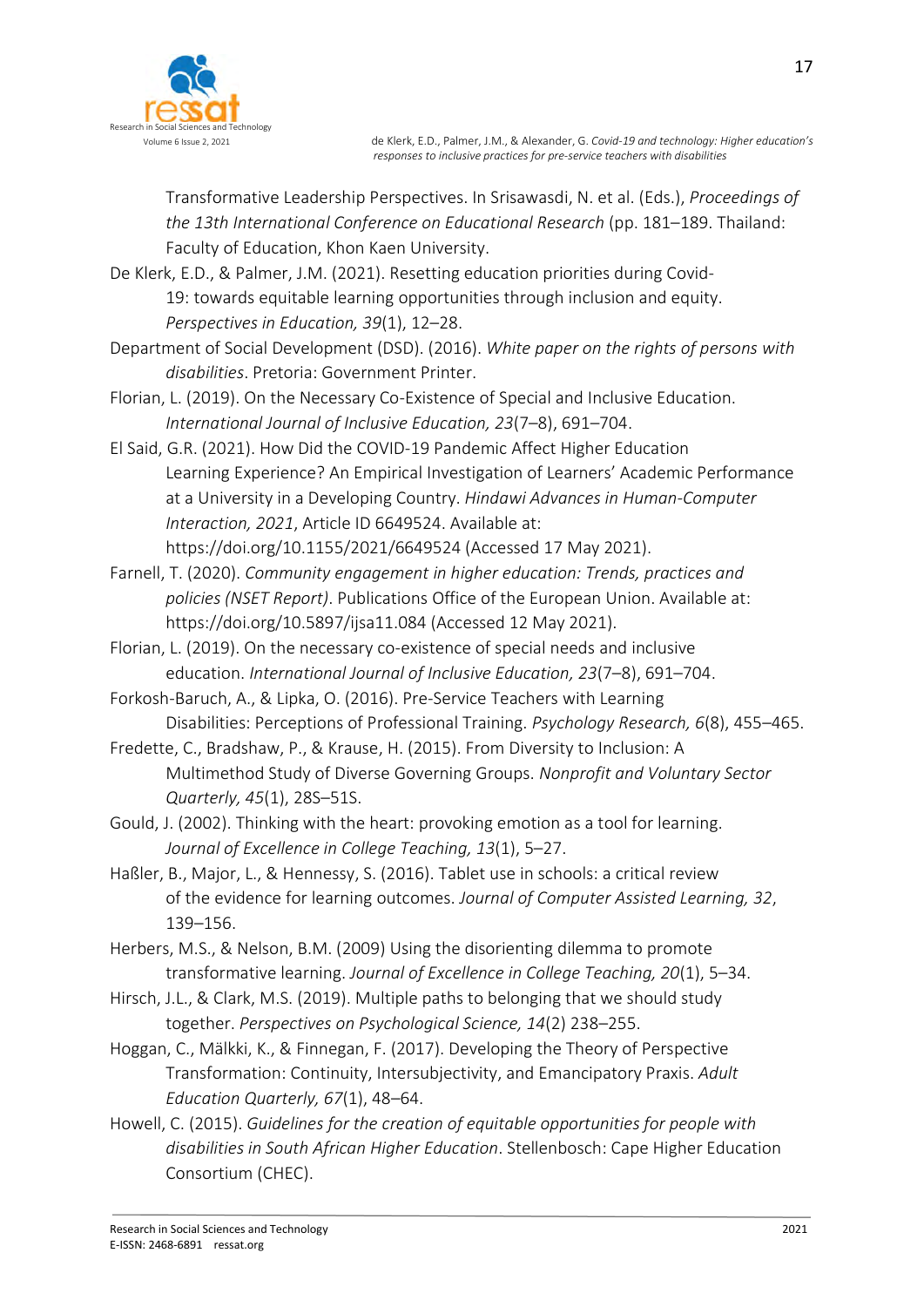

- Hussein, J.W., Bedasa, N.A., & Mengistu, B.T. (2019). Integrating reflective problemsolving and mindfulness to promote organizational adaptation toward conflict sensitivity. Journal of Transformative Education, 17, 24–50.
- Kabel, M., Hwang, J., & Hwang, J. (2021). Lessons Learned from a Rural Classroom Study: Transitioning from Concrete to Virtual Manipulatives to Teach Math Fact Fluency to Students with Learning Disabilities. Journal of Curriculum Studies Research, 3(1), 42-68. https://doi.org/10.46303/jcsr.2021.7
- Kalimullina, O., Tarman, B. & Stepanova, I. (2021). Education in the Context of Digitalization and Culture: Evolution of the Teacher's Role, Pre-pandemic Overview. Journal of Ethnic and Cultural Studies, 8(1), 226-238. DOI: http://dx.doi.org/10.29333/ejecs/629
- Kamga, S.D. (2020). COVID-19 and the inclusion of learners with disabilities in basic education in South Africa: A critical analysis. African Human Rights Law Journal, 20, 558–583.
- Kopish, M., & Marques, W. (2019). Leveraging Technology to Promote Global Citizenship in Teacher Education in the United States and Brazil. Research in Social Sciences and Technology, 5(1), 45–69.
- Lazar, J. (2021). Managing digital accessibility at universities during the COVID-19 pandemic. Universal Access in the Information Society, 2020, 1–17. Available at: https://link.springer.com/content/pdf/10.1007/s10209-021-00792-5.pdf (Accessed 21 May 2021).
- Leifler, E. (2020). Teachers' capacity to create inclusive learning environments. International Journal for Lesson & Learning Studies, 9(3), 221–224.
- Lyner-Cleophas, M.M. (2016). Staff and disabled students' experiences of disability support, inclusion and exclusion at Stellenbosch University. PhD-dissertation. Stellenbosch: Stellenbosch University.
- Maguvhe, M. (2015). Inclusive education: A transformation and human rights agenda under spotlight in South Africa. African Journal of Disability, 4(1), a183. Available at: https://doi.org/10.4102/ajod.v4i1.183 (Accessed 11 May 2021).
- Maguvhe, O. (2015). Equality, equity and empowerment: The place for advocacy. In O. Maguvhe & M.D. Magano (eds.), Disability in context: A socio-educational perspective in South Africa (pp. 128–143), Hampshire: CENGAGE Learning EMEA.
- Marcinkowski, T., & Reid, A. (2019). Reviews of research on the attitude–behavior relationship and their implications for future environmental education research. Environmental Education Research, 25(4), 459–471.
- Marcus, D. (2014). Human dignity: Concepts, discussions, philosophical perspectives. In D. Marcus, B. Jens & M Dietmar (Eds.), The Cambridge Handbook of Human Dignity (pp. 23–52). Cambridge, UK: Cambridge University Press.
- McClain-Nhlapo, C. (2020). An inclusive response to COVID-19: Education for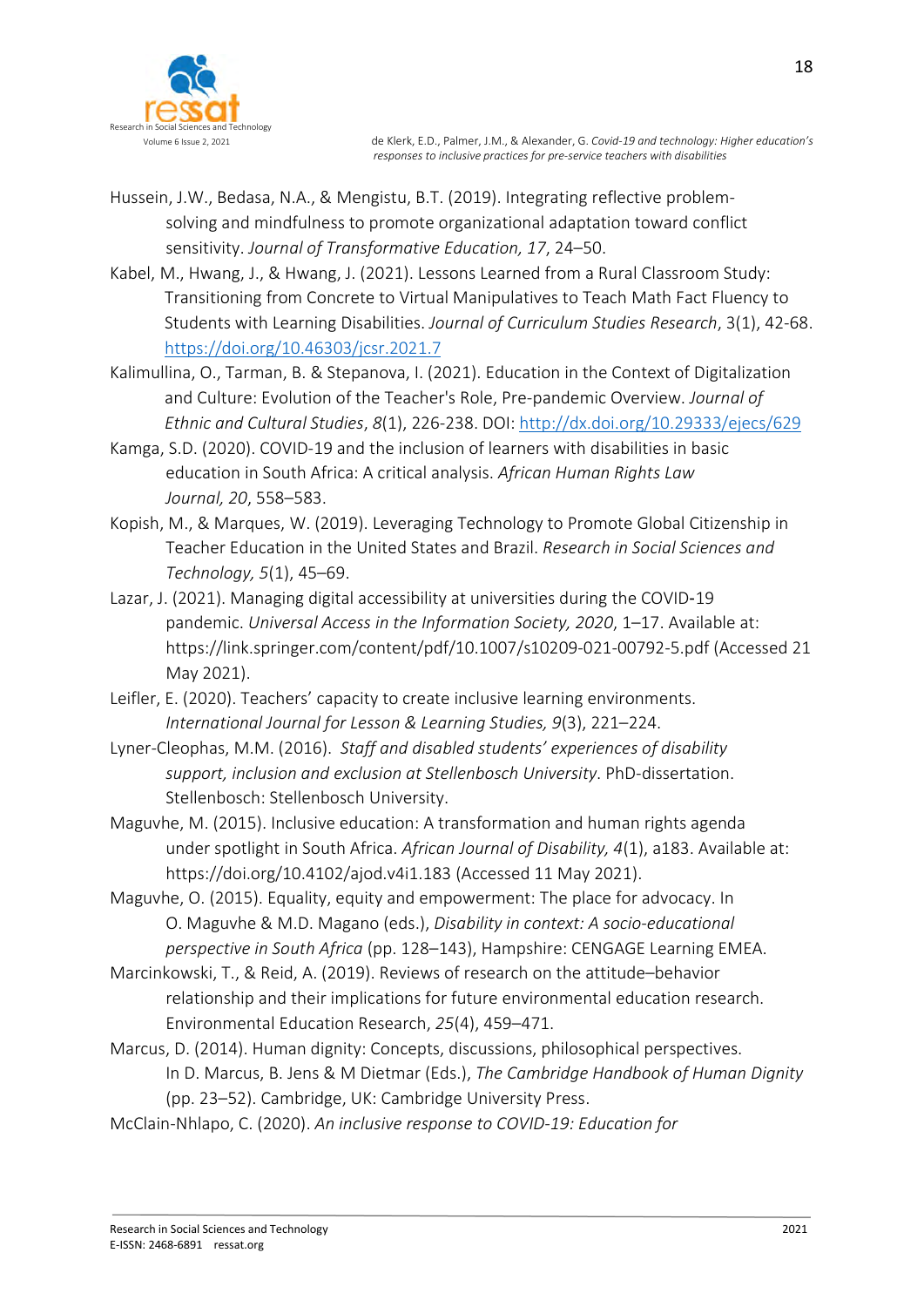

children with disabilities. Available at:

https://www.globalpartnership.org/blog/inclusive-response-covid-19-educationchildren-disabilities (Accessed 17 May 2021).

McHenry, L.K. (2018). A Qualitative Exploration of Unconditional Positive Regard and its Opposite Constructs in Coach-Athlete Relationships. Master's Thesis. Tennessee: University of Tennessee.

McIntosh, N.A., & Nenonene, R.L. (2020). In This Spirit: Helping Preservice Teachers Thrive During the In This Spirit: Helping Preservice Teachers Thrive During the Pandemic Through Adaptation and Change Pandemic Through Adaptation and Change. Journal of Catholic Education, 23(1), 162–174.

Mezirow, J. (1991). Transformative dimensions of adult learning. San Francisco, CA: Jossey-Bass.

- Mezirow, J. (1990). How critical reflection triggers transformative learning. In J. Mezirow (Ed.), Fostering critical reflection in adulthood (pp. 1–20). San Francisco, CA: Jossey-Bass.
- Mezirow, J. (2001). Learning to think like an adult. Core concepts of transformation theory. In J. Mezirow & Associates (Eds). Learning as transformation critical perspective on a theory in progress (pp. 3–34). San Francisco, CA Jossey-Bass.
- Mezirow, J. (2003). Transformative learning as discourse. Journal of Transformative Education, 2003(1), 58–63.
- Mhlongo, D. & Alexander, G. (2021). Sustaining a Democratic Culture through Collaborative Engagements for Citizens with Disabilities: Part 2 [Online First], IntechOpen, DOI: 10.5772/intechopen.96782. Available from: https://www.intechopen.com/online-first/sustaining-a-democratic-culture-throughcollaborative-engagements-for-citizens-with-disabilities-part-2.
- Morgado, B., Cortez-Vega, M.D., López-Gavira, R., Alvarez, E., & Moriña, A. (2016). Inclusive education in higher education. Journal of Research in Special Educational Needs, 16(s1), 639–642.
- Morris, T.H. (2020). Transformative learning through mindfulness: Exploring the mechanism of change. Australian Journal of Adult Learning, 60(1), 44–65.
- Murphy, M.C., Gopalan, M., Carter, E.R., Emerson, K.T.U., Bottoms, B.L., & Walton, G.M. (2020). A customized belonging intervention improves retention of socially disadvantaged students at a broad-access university. Sciences Advances, 6(29), 1–7.
- Mutanga, O. (2017). Students with disabilities' experience in South African higher education – a synthesis of literature. South African Journal of Higher Education, 31(1), 135–154.
- Mutanga, O., & Walker, M. (2017). Exploration of the Academic Lives of Students with Disabilities at South African Universities: Lecturers' Perspectives. African Journal of Disability 6(0), a316. DOI: https://doi.org/10.4102/ajod.v6i0.316
- Nussbaum, M. (2006). Frontiers of justice: Disability, nationality, species membership.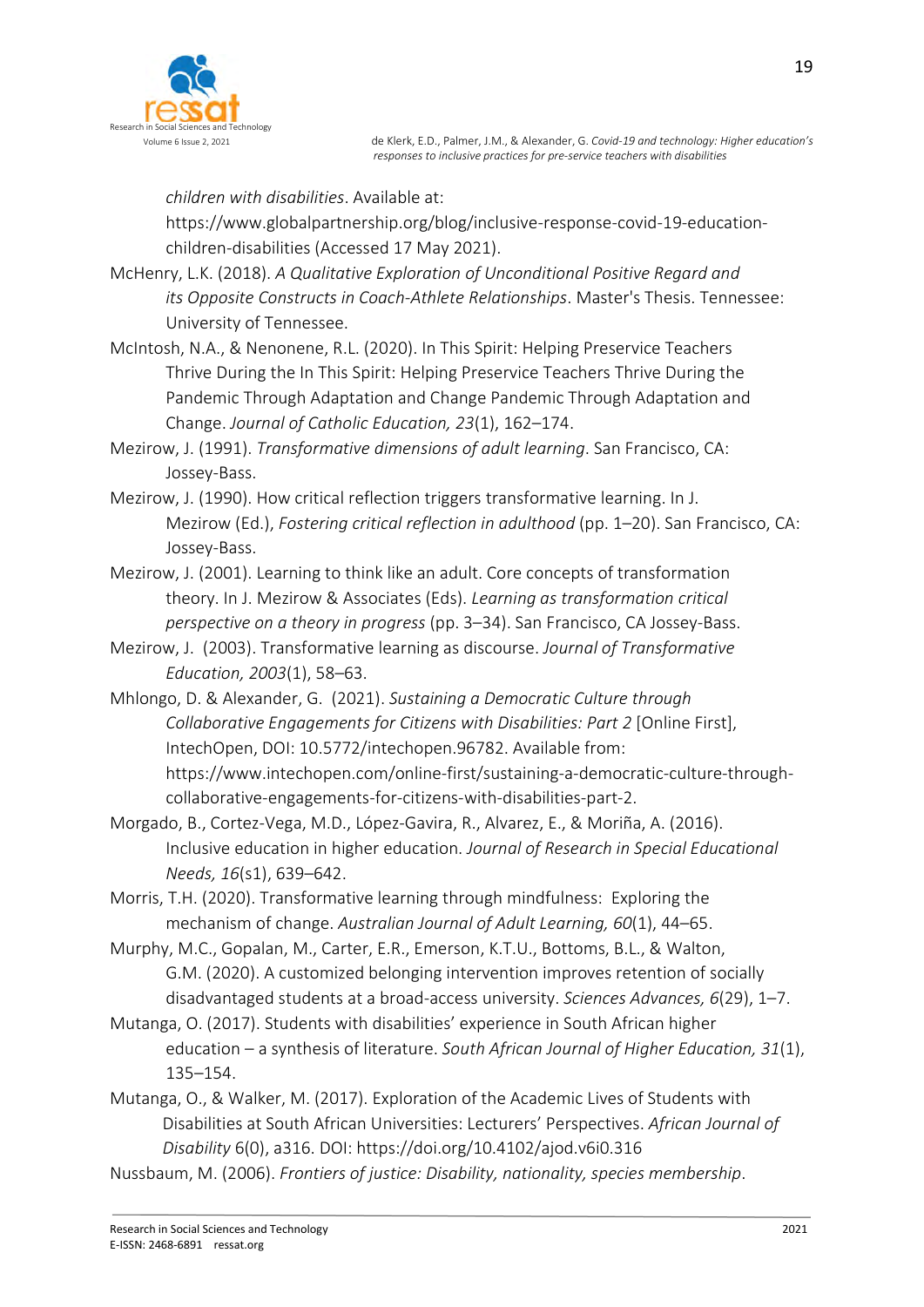

Cambridge, Mass: Belknap Press.

- Perelmutter, B., McGregor, K.K., & Gordon, K.R. (2017). Assistive technology interventions for adolescents and adults with learning disabilities: an evidence-based systematic review and meta-analysis. Computers & Education, 114, 139–163.
- Pokhrel, S., & Chhetri, R. (2021). A Literature Review on Impact of COVID-19
	- Pandemic on Teaching and Learning. Higher Education for the Future, 8(1), 133-141.
- Rahman, M.M., & Hoque, A.K.M. (2017). Transformative Learning: A Concept and Powerful Vision for Adult Education. Anwer Khan Modern Medical College Journal, 8(2), 128–131.
- Rapoport A. (2020). Editorial: Technologization of Global Citizenship Education as Response to challenges of Globalization. Research in Social Sciences and Technology, 5(1), i–vii.
- Rogers, C. (1957). The Necessary and Sufficient Conditions of Therapeutic Personality Change. Journal of Consulting Psychology, 21(2), 95–103.
- Shields, C.M. (2016). Transformative leadership in education: Equitable and socially just change in an uncertain and complex world (2nd ed.). New York, NY: Routledge.
- Shields, C.M. (2018). Transformative leadership in education: Equitable and socially just change in an uncertain and complex world. New York, NY: Routledge.
- Shields, C.M., & Hesbol, K.A. (2020). Transformative Leadership Approaches to Inclusion, Equity, and Social Justice. Journal of School Leadership, 30(1), 3–22.
- Slee, R. (2019). Belonging in an age of exclusion. International Journal of Inclusive Education, 23(9), 909–922.
- Snounu, Y. (2019). Disability and Higher Education in Palestine. Journal of Culture and Values in Education, 2(3), 61-78. https://doi.org/10.46303/jcve.03.02.4
- Sokal, L., Woloshyn, D., & Wilson, A. (2017). Pre-service Teachers with Disabilities: Challenges and Opportunities for Directors of Student Teaching in Western Canada. The Canadian Journal for the Scholarship of Teaching and Learning, 8(3), Article 7. Available at: http://ir.lib.uwo.ca/cjsotl\_rcacea/vol8/iss3/7 (Accessed 07 May 2021).
- Soudien, C., and Baxen, J. (2006). Disability and schooling in South Africa. In B. Watermeyer, L. Swartz, T. Lorenzo, M. Schneider & M. Priestley (eds.), Disability and social change (pp. 149–163). Cape Town: HSRC Press.
- Sutton, H. (2021). Covid-19 disproportionately impacts students with disabilities across all sectors. Disability Compliance for Higher Education, 26(6), 9. Available at: https://onlinelibrary.wiley.com/doi/epdf/10.1002/dhe.30973 (Accessed 17 May 2021).
- Svensson, I., Nordström, T., Lindeblad, E., Gustafson, S., Björn, M., Sand, C., Almgren/Bäck, G., & Nilsson, S. (2021). Effects of assistive technology for students with reading and writing disabilities. Disability and Rehabilitation: Assistive Technology, 16(2), 196–208.
- Ulriksen, L., Madsen, L.M., & Holmegaard, H.T. (2017). The first-year experience of